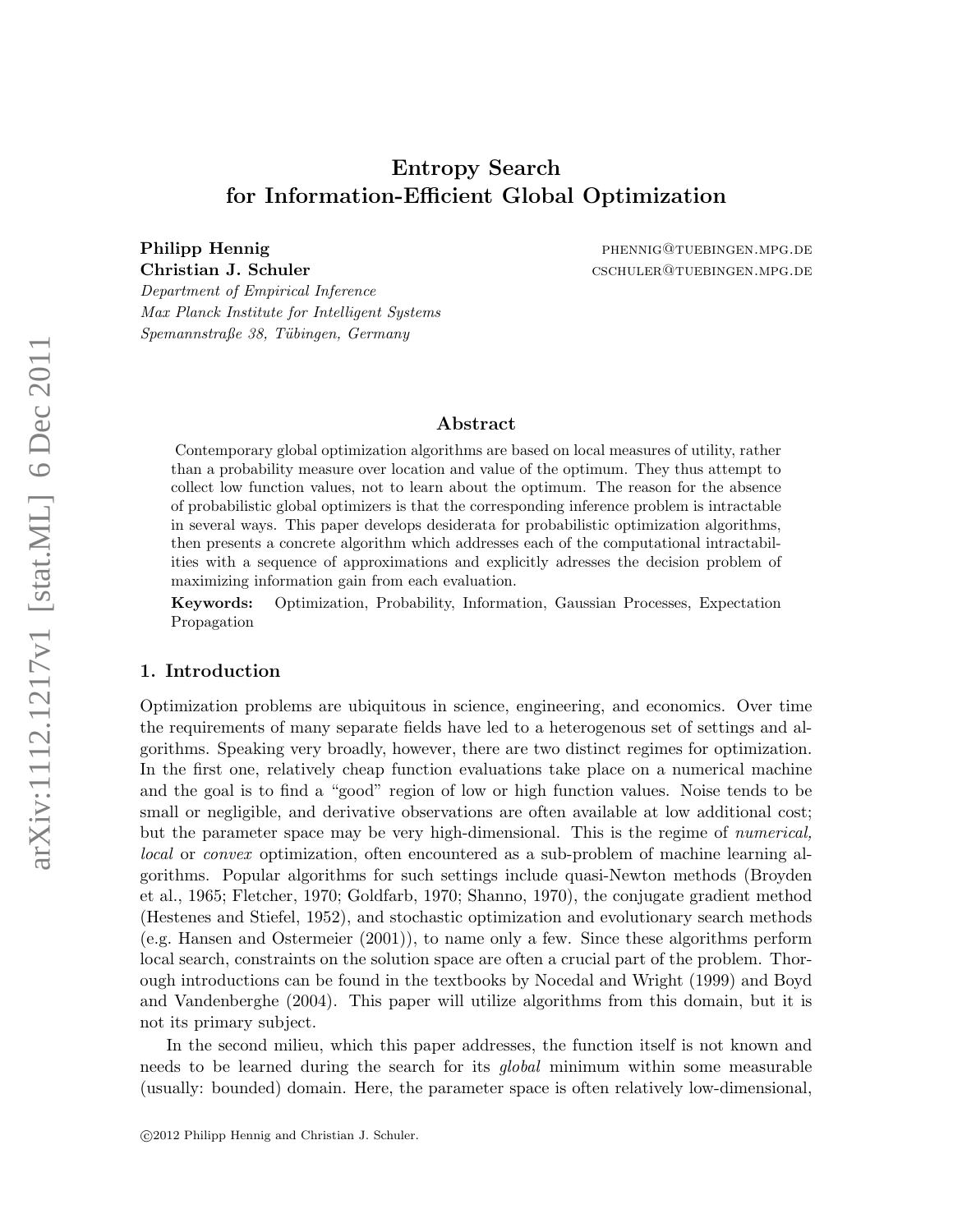but evaluating the function involves a monetarily or morally expensive physical process – building a prototype, drilling a borehole, killing a rodent, treating a patient. Noise is often a nontrivial issue, and derivative observations, while potentially available, cannot be expected in general. While algorithms for such applications need to be tractable, their most important desideratum is efficient use of data, rather than raw computational cost. This domain is often called global optimization, but is also closely associated with the field of experimental design and related to the concept of exploration in reinforcement learning. The learned model of the function is also known as a *response surface* in some communities. The two contributions of this paper are a probabilistic view on this field, and a concrete algorithm for such problems.

## 1.1 Problem Definition

We define the problem of *probabilistic global optimization*: Let  $I \subset \mathbb{R}^D$  be some bounded domain of the real vector space. There is a function  $f: I \to \mathbb{R}$ , and our knowledge about f is described by a probability measure  $p(f)$  over the space of functions  $I \rightarrow \mathbb{R}$ . This induces a measure

$$
p_{\min}(x) \equiv p[x = \arg\min f(x)] = \int_{f:I \to \mathbb{R}} p(f) \prod_{\substack{\tilde{x} \in I \\ \tilde{x} \neq x}} \theta[f(\tilde{x}) - f(x)] \, \mathrm{d}f \tag{1}
$$

were  $\theta$  is Heaviside's step function. The exact meaning of the "infinite product" over the entire domain  $I$  in this equation should be intuitively clear, but is defined properly in the Appendix. Note that the integral is over the infinite-dimensional space of functions. We assume we can evaluate the function<sup>1</sup> at any point  $x \in I$  within some bounded domain I, obtaining function values  $y(x)$  corrupted by noise, as described by a likelihood  $p(y | f(x))$ . Finally, let  $L(x^*, x_{\text{min}})$  be a loss function describing the cost of naming  $x^*$  as the result of optimization if the true minimum is at  $x_{\min}$ . This loss function induces a loss functional  $\mathcal{L}(p_{\min})$  assigning utility to the uncertain knowledge about  $x_{\min}$ , as

$$
\mathcal{L}(p_{\min}) = \int_{I} [\min_{x^*} L(x^*, x_{\min})] p_{\min}(x_{\min}) \, \mathrm{d}x_{\min}.
$$
 (2)

The goal of global optimization is to decrease the expected loss after  $H$  function evaluations at locations  $\mathbf{x} = \{x_1, \ldots, x_H\} \subset I$ . The expected loss is

$$
\langle \mathcal{L} \rangle_H = \int p(\mathbf{y} \,|\, \mathbf{x}) \mathcal{L}(p_{\min}(x \,|\, \mathbf{y}, \mathbf{x})) \, \mathrm{d}\mathbf{y} = \iint p(\mathbf{y} \,|\, \mathbf{f}(\mathbf{x})) p(\mathbf{f}(\mathbf{x}) \,|\, \mathbf{x}) \mathcal{L}(p_{\min}(x \,|\, \mathbf{y}, \mathbf{x})) \, \mathrm{d}\mathbf{y} \, \mathrm{d}\mathbf{f}
$$
\n(3)

where  $\mathcal{L}(p_{\min}(x \mid \bm{y}, \bm{x}))$  should be understood as the cost assigned to the measure  $p_{\min}(x)$ induced by the posterior belief over f after observations  $y = \{y_1, \ldots, y_H\} \subset \mathbb{R}$  at the locations x.

The remainder of this paper will replace the symbolic objects in this general definition with concrete measures and models to construct an algorithm we call *Entropy Search*. But it is useful to pause at this point to contrast this definition with other concepts of optimization.

<sup>1.</sup> We may further consider observations of linear operations on f. This includes derivative and integral observations of any order, if they exist. Section 2.8.1 addresses this point; it is unproblematic under our chosen prior, but clutters the notation, and is thus left out elsewhere in the paper.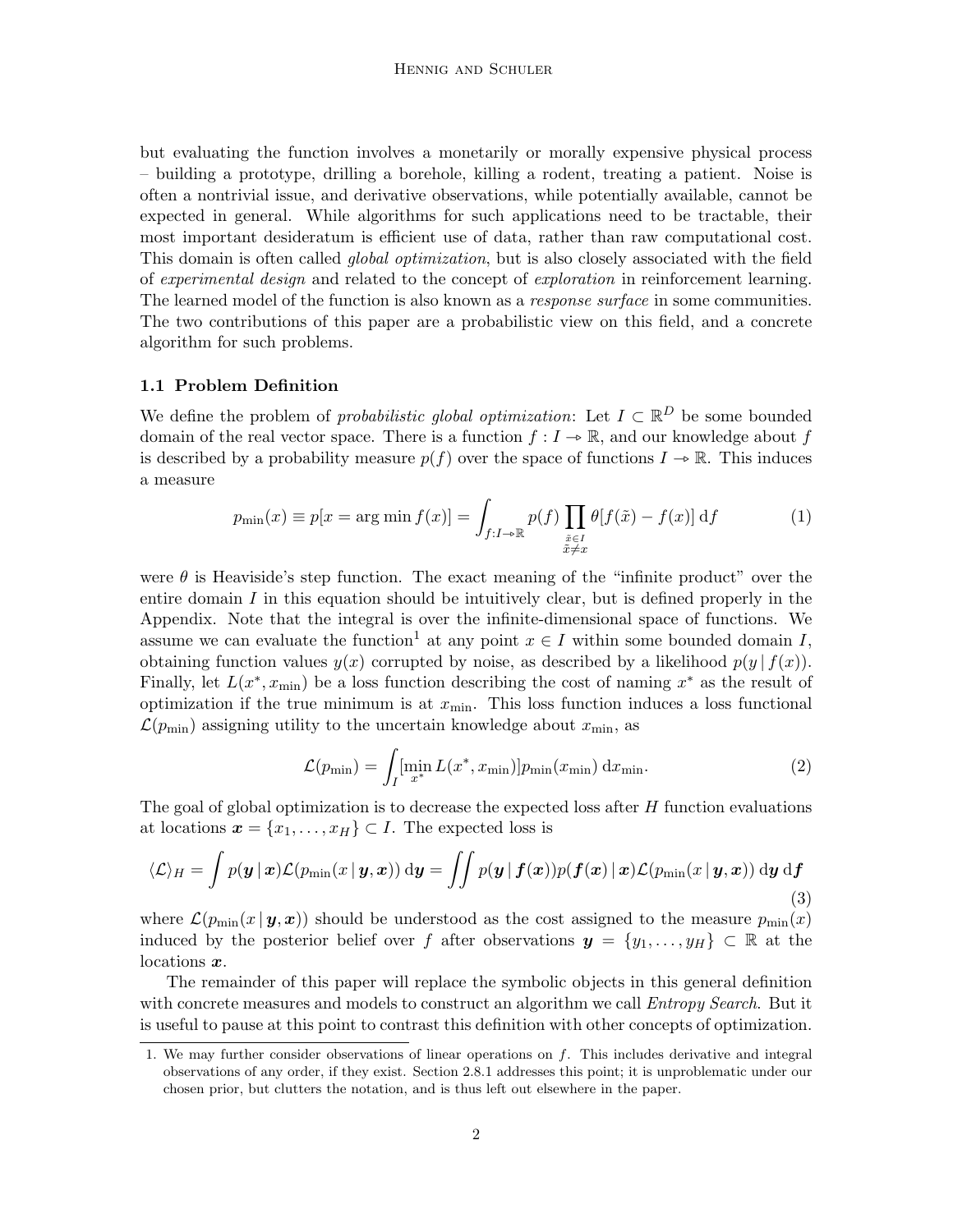#### Entropy Search

**Probabilistic Optimization** The distinctive aspect of our definition of "optimization" is Equation (1), an explicit role for the function's extremum. Previous work did not consider the extremum so directly. In fact, many frameworks do not even use a measure over the function itself. An example of optimizers that only implicitly encode assumptions about the function are genetic algorithms (Schmitt, 2004) and evolutionary search (Hansen and Ostermeier, 2001). If such formulations feature the global minimum  $x_{\min}$  at all, then only in statements about the limit behavior of the algorithm after many evaluations. Not explicitly writing out the prior over the function space can have advantages: Probabilistic analyses tend to involve intractable integrals; a less explicit formulation thus allows to construct algorithms with interesting properties that would be entirely intractable from a probabilistic viewpoint. But non-probabilistic algorithms cannot make explicit statements about the location of the minimum. At best, they may be able to provide bounds.

Fundamentally, reasoning about optimization of functions on continuous domains after finitely many evaluations, like any other inference task on spaces without natural measures, is impossible without prior assumptions. For intuition, consider the following thought experiment: Let  $(x_0, y_0)$  be a finite, possibly empty, set of previously collected data. For simplicity, and without loss of generality, assume there was no measurement noise, so the true function actually passes through each data point. Say we want to suggest that the minimum of f may be at  $x^* \in I$ . To make this argument, we propose a number of functions that pass through  $(x_0, y_0)$  and are minimized at  $x^*$ . We may even suggest an uncountably infinite set of such functions. Whatever our proposal, a critic can always suggest another uncountable set of functions that also pass through the data, and are not minimized at x ∗ . To argue with this person, we need to reason about the relative size of our set versus their set. Assigning size to infinite sets amounts to the aforementioned normalized measure over admissible functions  $p(f)$ , and the consistent way to reason with such measures is probability theory (Kolmogorov, 1933; Cox, 1946). Of course, this amounts to imposing assumptions on f, but this is a fundamental epistemological limitation of inference, not a special aspect of optimization.

Relationship to the Bandit Setting There is a considerable amount of prior work on continuous bandit problems, also sometimes called "global optimization" (e.g. Kleinberg,  $2005$ ; Grünewälder et al.,  $2010$ ; Srinivas et al.,  $2010$ ). The bandit concept differs from the setting defined above, and bandit regret bounds do not apply here: Bandit algorithms seek to minimize regret, the sum over function values at evaluation points, while probabilistic optimizers seek to infer the minimum, no matter what the function values at evaluation points. An optimizer gets to evaluate H times, then has to make one single decision regarding  $\mathcal{L}(p_{\min})$ . Bandit players have to make H evaluations, such that the evaluations produce low values. This forces bandits to focus their evaluation policy on function value, rather than the loss at the horizon (see also Section 3.1). In probabilistic optimization, the only quantity that counts is the quality of the belief on  $p_{\min}$  under L, after H evaluations, not the sum of the function values returned during those  $H$  steps.

Relationship to Heuristic Gaussian Process Optimization and Response Surface Optimization There are also a number of works employing Gaussian process measures to construct heuristics for search, also known as "Gaussian process global optimization" (Jones et al., 1998; Lizotte, 2008; Osborne et al., 2009). As in our definition, these methods explic-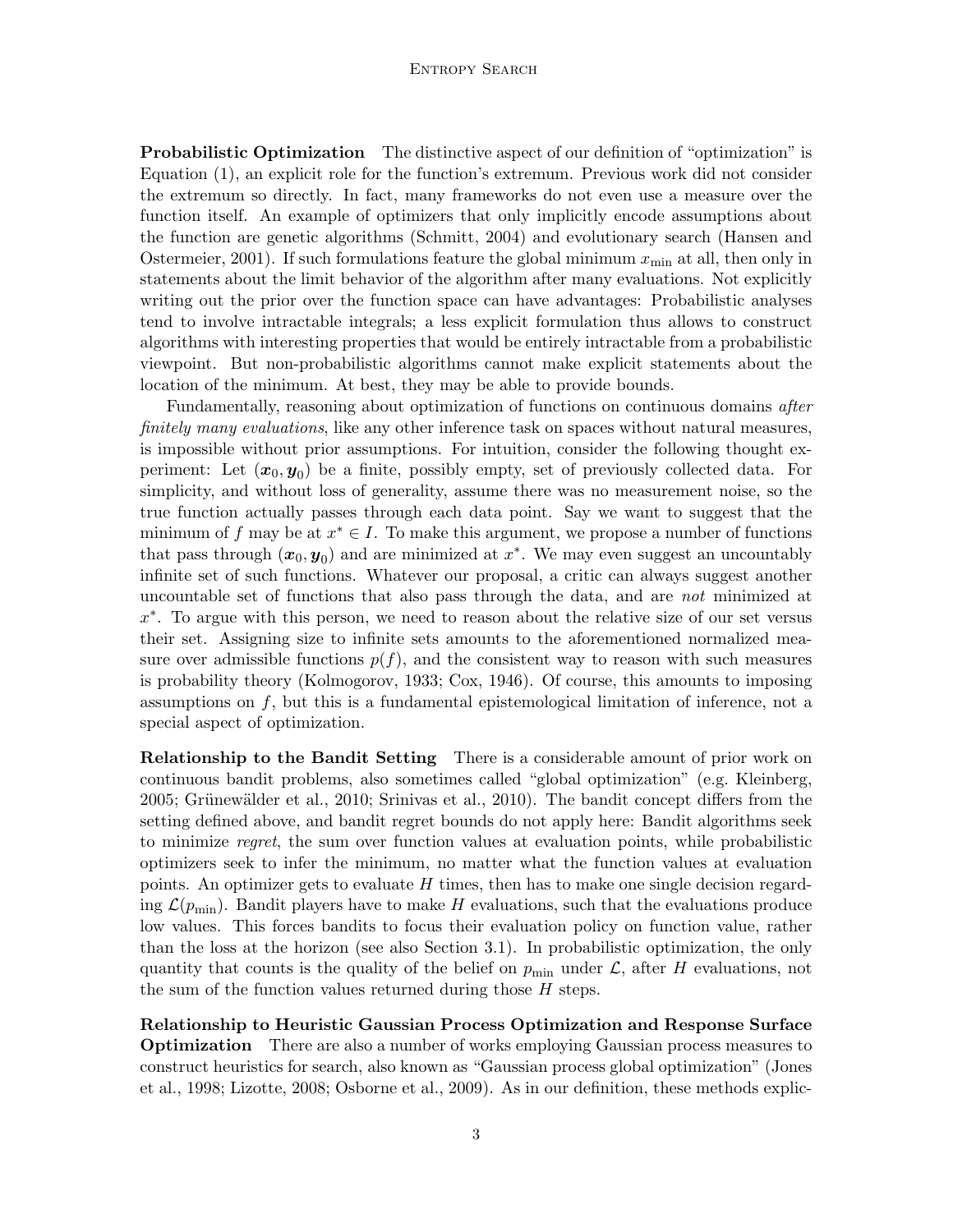itly infer the function from observations, constructing a Gaussian process posterior. But they then evaluate at the location maximizing a heuristic  $u[p(f(x))]$  that turns the *marginal* belief over  $f(x)$  at x, which is a univariate Gaussian  $p(f(x)) = \mathcal{N}[f(x); \mu(x), \sigma^2(x)]$ , into an ad hoc utility for evaluation, designed to have high value at locations close to the function's minimum. Two popular heuristics are the *probability of improvement* (Lizotte, 2008)

$$
u_{\text{PI}}(x) = p[f(x) < \eta] = \int_{-\infty}^{\eta} \mathcal{N}(f(x); \mu(x), \sigma(x)^2) \, \mathrm{d}f(x) = \Phi\left(\frac{\eta - \mu(x)}{\sigma(x)}\right) \tag{4}
$$

and expected improvement (Jones et al., 1998)

$$
u_{\rm EI}(x) = \mathsf{E}[\min\{0, (\eta - f(x))\}] = (\eta - \mu)\Phi\left(\frac{\eta - \mu(x)}{\sigma(x)}\right) + \sigma\phi\left(\frac{\eta - \mu(x)}{\sigma(x)}\right) \tag{5}
$$

where  $\Phi(z) = 1/2[1 + \text{erf}(z/\sqrt{2})]$  is the standard Gaussian cumulative density function,  $\phi(x) = \mathcal{N}(x; 0, 1)$  is the standard Gaussian probability density function, and  $\eta$  is a current "best guess" for a low function value, e.g. the lowest evaluation so far.

These two heuristics have different units of measure: probability of improvement is a probability, expected improvement has the units of f. Both utilities differ markedly from Eq. (1),  $p_{\text{min}}$ , which is a probability *measure* and as such a *global* quantity. See Figure 2 for a comparison of the three concepts on an example. The advantage of the heuristic approach is that it is computationally lightweight, because the utilities have analytic form. But local measures cannot capture general decision problems of the type described above. For example, these algorithms do not capture the effect of evaluations on knowledge: A small region of high density  $p_{\min}(x)$  may be less interesting to explore than a broad region of lower density, because the expected change in knowledge from an evaluation in the broader region may be much larger, and may thus have much stronger effect on the loss. If the goal is to infer the location of the minimum (more generally: minimize loss at the horizon), the optimal strategy is to evaluate where we expect to *learn* most about the minimum (reduce loss toward the horizon), rather then where we think the minimum is (recall Section 1.1). The former is a nonlocal problem, because evaluations affect the belief, in general, everywhere. The latter is a local problem.

## 2. Entropy Search

The probable reason for the absence of global optimization algorithms from the literature is a number of intractabilities in any concrete realisation of the setting of Section 1.1. This section makes some choices and constructs a series of approximations, to arrive at a tangible algorithm, which we call Entropy Search. The derivations evolve along the following path.

- choosing  $p(f)$  We commit to a Gaussian process prior on f (Section 2.1). Limitations and implications of this choice are outlined, and possible extensions suggested, in Sections 2.8.1 and 2.8.3.
- discretizing  $p_{\min}$ . We discretize the problem of calculating  $p_{\min}$ , to a finite set of representer points chosen from a non-uniform measure, which deals gracefully with the curse of dimensionality. Artefacts created by this discretization are studied in the tractable one-dimensional setting (Section 2.2).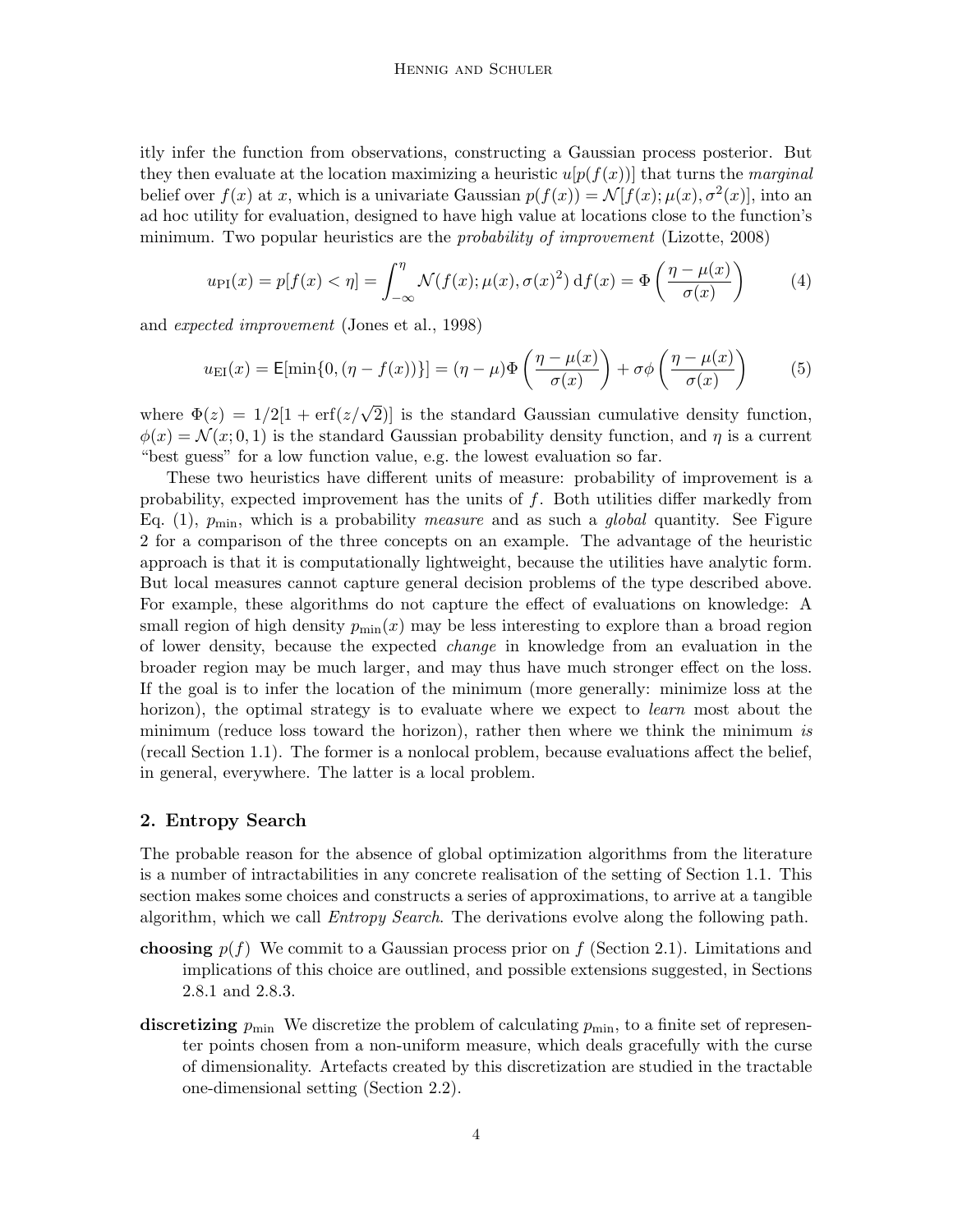#### Entropy Search



Figure 1: A Gaussian process measure (rational quadratic kernel), conditioned on three previous observations (black crosses). Mean function in solid red, marginal standard deviation at each location (two standard deviations) as light red tube. Five sampled functions from the current belief as dashed red lines. Arbitrary ordinate scale, zero in gray.

- approximating  $p_{\text{min}}$  We construct an efficient approximation to  $p_{\text{min}}$ , which is required because Eq. (1), even for finite-dimensional Gaussian measures, is not analytically tractable, (Section 2.3). We compare the approximation to the (asymptotically exact, but more expensive) Monte Carlo solution.
- **predicting change to**  $p_{\text{min}}$  The Gaussian process measure affords a straightforward but rarely used analytic probabilistic formulation for the *change* of  $p(f)$  as a function of the next evaluation point (Section 2.4).
- choosing loss function We commit to relative *entropy* from a uniform distribution as the loss function, as this can be interpreted as a utility on gained information about the location of the minimum (Section 2.5).
- predicting expected information gain From the predicted change, we construct a firstorder expansion on  $\langle \mathcal{L} \rangle$  from future evaluations and, again, compare to the asymptotically exact Monte Carlo answer (Section 2.6).
- choosing greedily Faced with the exponential cost of the exact dynamic problem to the horizon H, we accept a greedy approach for the reduction of  $\langle \mathcal{L} \rangle$  at every step. We illustrate the effect of this shortcut in an example setting (Section 2.7).

#### 2.1 Gaussian Process Measure on f

The remainder of the paper commits to Gaussian process measures for  $p(f)$ . These are convenient for the task at hand due to their descriptive generality and their convenient analytic properties. Since this paper is aimed at readers from several communities, this section contains a very brief introduction to some relevant aspects of Gaussian processes;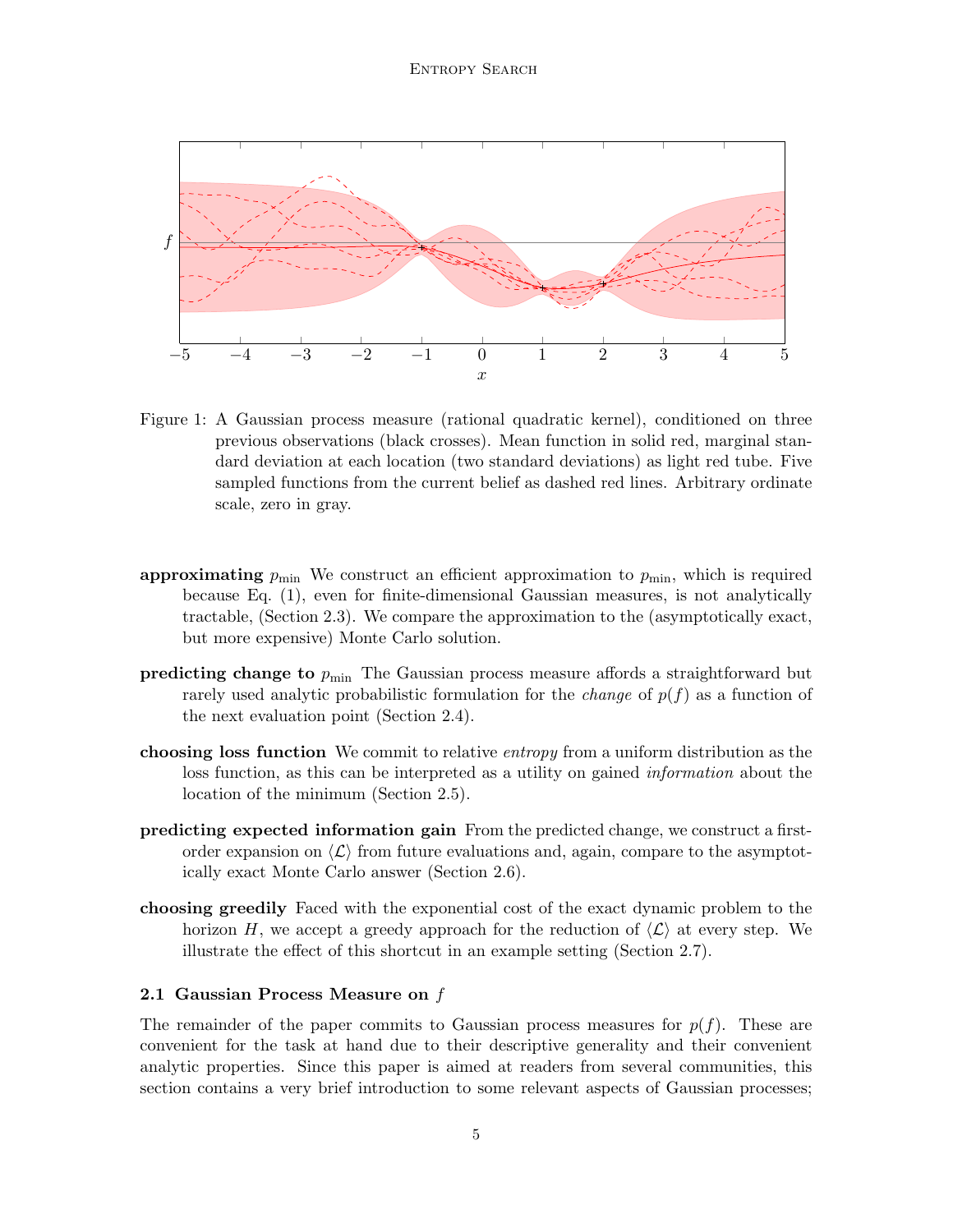readers familiar with the subject can safely skip ahead. A thorough introduction can be found in a textbook of Rasmussen and Williams (2006). Some readers from other fields may find it helpful to know that more or less special cases of Gaussian process inference are elsewhere known under names like Kriging (Krige, 1951) and Kolmogorov-Wiener prediction (Wiener and Masani, 1957), but while these frameworks are essentially the same idea, the generality of their definitions varies, so restrictions of those frameworks should not be assumed to carry over to Gaussian process inference as understood in machine learning.

A Gaussian process is an infinite-dimensional probability density, such that each linear finite-dimensional restriction is multivariate Gaussian. The infinite-dimensional space can be thought of as a space of functions, and the finite-dimensional restrictions as values of those functions at locations  $\{x_i^*\}_{i=1,\dots,N}$ . Gaussian process beliefs are parametrized by a mean function  $m: I \to \mathbb{R}$  and a covariance function  $k: I \times I \to \mathbb{R}$ . For our particular analysis, we restrict the domain I to finite, compact subsets of the real vector spaces  $\mathbb{R}^D$ . The covariance function, also known as the kernel, has to be positive definite, in the sense that any finite-dimensional matrix with elements  $K_{ij} = k(x_i, x_j)$  has to be positive definite  $\forall x_i, x_j \in I$ . A number of such kernel functions are known in the literature, and different kernel functions induce different kinds of Gaussian process measures over the space of functions. Among the most widely used kernels for regression are the *squared exponential* kernel

$$
k_{\text{SE}}(x, x'; \mathbf{S}, s) = s^2 \exp\left[-\frac{1}{2}(x - x')^\intercal \mathbf{S}^{-1}(x - x')\right] \tag{6}
$$

which induces a measure that puts nonzero mass on only smooth functions of *characteristic* length-scale S and signal variance  $s^2$  (MacKay, 1998b), and the rational quadratic kernel  $(Matérn, 1960; Rasmussen and Williams, 2006)$ 

$$
k_{\mathcal{R}\mathcal{Q}}(x, x'; \mathbf{S}, s, \alpha) = s^2 \left( 1 + \frac{1}{2\alpha} (x - x')^\mathsf{T} \mathbf{S}^{-1} (x - x') \right)^{-\alpha} \tag{7}
$$

which induces a belief over smooth functions whose characteristic length scales are a scale mixture over a distribution of width  $1/\alpha$  and location S. Other kernels can be used to induce beliefs over non-smooth functions (Matérn, 1960), and even over non-continuous functions (Uhlenbeck and Ornstein, 1930). Experiments in this paper use the two kernels defined above, but the results apply to all kernels inducing beliefs over *continuous* functions. While there is a straightforward relationship between kernel continuity and the mean square continuity of the induced process, the relationship between the kernel function and the continuity of each sample is considerably more involved (Adler, 1981, §3). Regularity of the kernel also plays a nontrivial role in the question wether the distribution of infima of samples from the process is well-defined at all (Adler, 1990). In this work, we side-step this issue by assuming that the chosen kernel is sufficiently regular to induce a well-defined belief  $p_{\text{min}}$  as defined by Equation (26).

Kernels form a semiring: products and sums of kernels are kernels. These operations can be used to generalize the induced beliefs over the function space (Section 2.8.3). Without loss of generality, the mean function is often set to  $m \equiv 0$  in theoretical analyses, and this paper will keep with this tradition, except for Section 2.8.3. Where  $m$  is nonzero, its effect is a straightforward off-set  $p(f(x)) \rightarrow p(f(x) - m(x)).$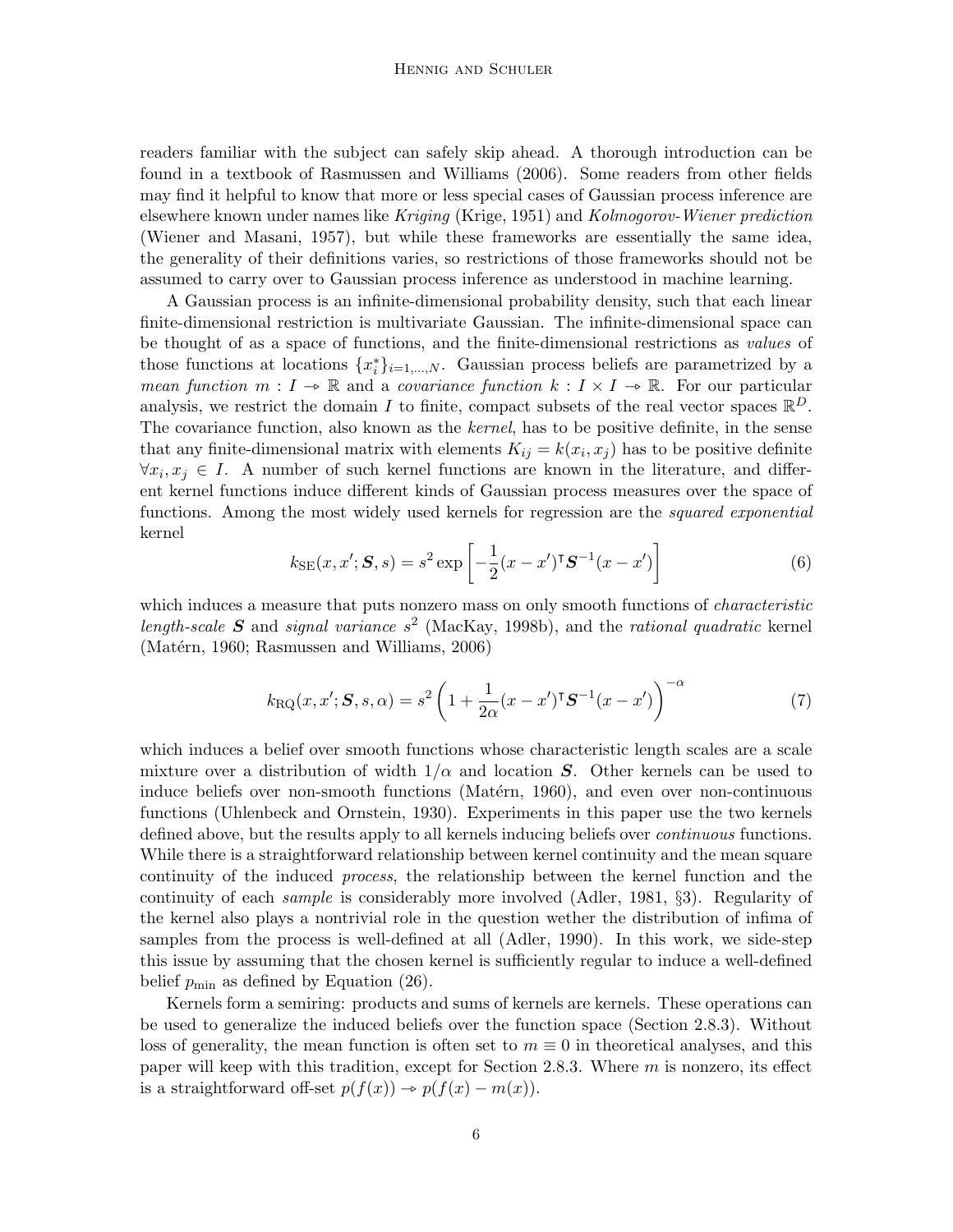For the purpose of regression, the most important aspect of Gaussian process priors is that they are conjugate to the likelihood from finitely many observations  $(X, Y) =$  ${x_i, y_i}_{i=1,\dots,N}$  of the form  $y_i(x_i) = f(x_i) + \xi$  with Gaussian noise  $\xi \sim \mathcal{N}(0, \sigma^2)$ . The posterior is a Gaussian process with mean and covariance functions

$$
\mu(\boldsymbol{x}^*) = k_{\boldsymbol{x}^*,\boldsymbol{X}} [K_{\boldsymbol{X},\boldsymbol{X}} + \sigma^2 \boldsymbol{I}]^{-1} \boldsymbol{y} \quad ; \quad \Sigma(\boldsymbol{x}^*,\boldsymbol{x}_*) = k_{\boldsymbol{x}^*,\boldsymbol{x}_*} - k_{\boldsymbol{x}^*,\boldsymbol{X}} [K_{\boldsymbol{X},\boldsymbol{X}} + \sigma^2 \boldsymbol{I}]^{-1} k_{\boldsymbol{X},\boldsymbol{x}_*} \tag{8}
$$

where  $K_{\mathbf{X},\mathbf{X}}$  is the kernel Gram matrix  $K_{\mathbf{X},\mathbf{X}}^{(i,j)} = k(x_i,x_j)$ , and other objects of the form  $k_{a,b}$ are also matrices with elements  $k_{a,b}^{(i,j)} = k(a_i, b_j)$ . Finally, for what follows it is important to know that it is straightforward to sample "functions" (point-sets of arbitrary size from  $I$ ) from a Gaussian process. To sample the value of a particular sample at the M locations  $X^*$ , evaluate mean and variance function as a function of any previously collected datapoints, using Eq. (8), draw a vector  $\zeta \sim \prod^M \mathcal{N}(0, 1)$  of M random numbers i.i.d. from a standard one-dimensional Gaussian distribution, then evaluate

$$
\tilde{f}(\mathbf{X}^*) = \mu(\mathbf{X}^*) + \mathsf{C}[\Sigma(\mathbf{X}^*, \mathbf{X}^*)]^\mathsf{T} \zeta \tag{9}
$$

where the operator C denotes the Cholesky decomposition (Benoit, 1924).

#### 2.2 Discrete Representations for Continuous Distributions

Having established a probability measure  $p(f)$  on the function, we turn to constructing the belief  $p_{\min}(x)$  over its minimum. Inspecting Equation (1), it becomes apparent that it is challenging in two ways: First, because it is an integral over an infinite-dimensional space, and second, because even on a finite-dimensional space it may be a hard integral for a particular  $p(f)$ . This section deals with the former issue, the following Section 2.3 with the latter.

It may seem daunting that  $p_{\min}$  involves an infinite-dimensional integral. The crucial observation for a meaningful approximation in finite time is that regular functions can be represented meaningfully on finitely many points. If the stochastic process representing the belief over f is sufficiently regular, then Equation  $(1)$  can be approximated arbitrarily well with finitely many representer points. The discretization grid need not be regular – it may be sampled from any distribution which puts non-zero measure on every open neighborhood of I. This latter point is central to a graceful handling of the curse of dimensionality: The naïve approach of approximately solving Equation  $(1)$  on a regular grid, in a D-dimensional domain, would require  $\mathcal{O}(\exp(D))$  points to achieve any given resolution. This is obviously not efficient: Just like in other numerical quadrature problems, any given resolution can be achieved with fewer representer points if they are chosen irregularly, with higher resolution in regions of greater influence on the result of integration. We thus choose to sample representer points from a proposal measure  $u$ , using a Markov chain Monte Carlo sampler (our implementation uses shrinking rank slice sampling (Thompson and Neal, 2010)).

What is the effect of this stochastic discretization? A non-uniform quadrature measure  $u(\tilde{x})$  for N representer locations  $\{\tilde{x}_i\}_{i=1,\dots,N}$  leads to varying widths in the "steps" of the representing staircase function. As  $N \to \infty$ , the width of each step is approximately proportional to  $(u(\tilde{x}_i)N)^{-1}$ . Section 2.3 will construct a discretized  $\hat{q}_{min}(\tilde{x}_i)$  that is an approximation to the probability that  $f_{\min}$  occurs within the step at  $\tilde{x}_i$ . So the approximate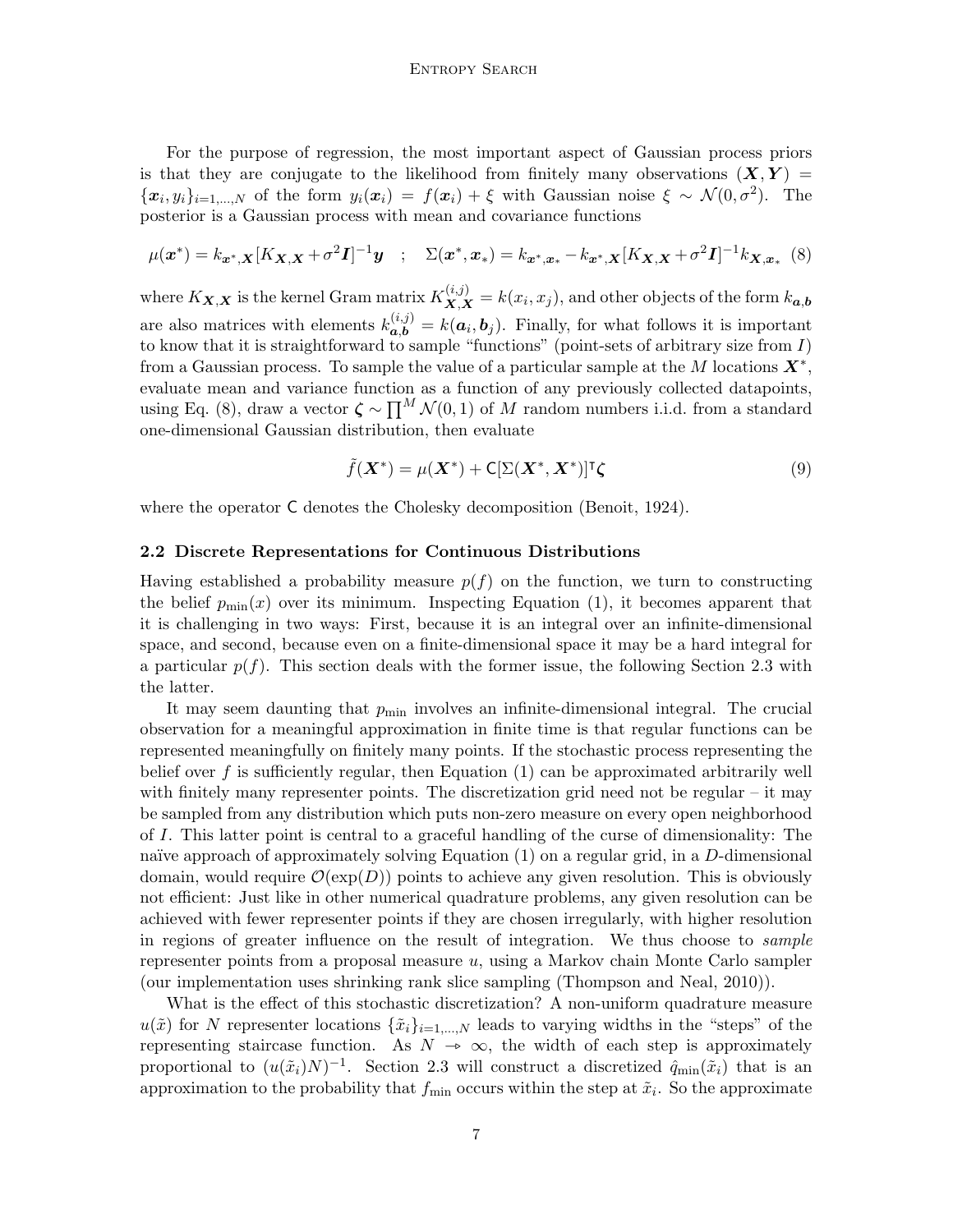

Figure 2:  $p_{\text{min}}$  induced by  $p(f)$  from Figure 1.  $p(f)$  repeated for reference. Blue solid line: Asymptotically exact representation gained from exact sampling of functions on a regular grid. For comparison, the plot also shows the local utilities probability of improvement (dashed magenta) and expected improvement (solid magenta) often used for Gaussian process global optimization. Blue circles: Approximate representation on representer points, sampled from probability of improvement measure. Stochastic error on sampled values, due to only asymptotically correct assignment of mass to samples, and varying density of points, focusing on relevant areas of  $p_{\min}$ . This plot uses arbitrary scales for each object: The two heuristics have different units of measure, differing from that of  $p_{\min}$ . Notice the interesting features of  $p_{\text{min}}$  at the boundaries of the domain: The prior belief encodes that f is smooth, and puts finite probability mass on the hypothesis that  $f$  has negative (positive) derivative at the right (left) boundary of the domain. With nonzero probability, the minimum thus lies exactly on the boundary of the domain, rather than within a Taylor radius of it.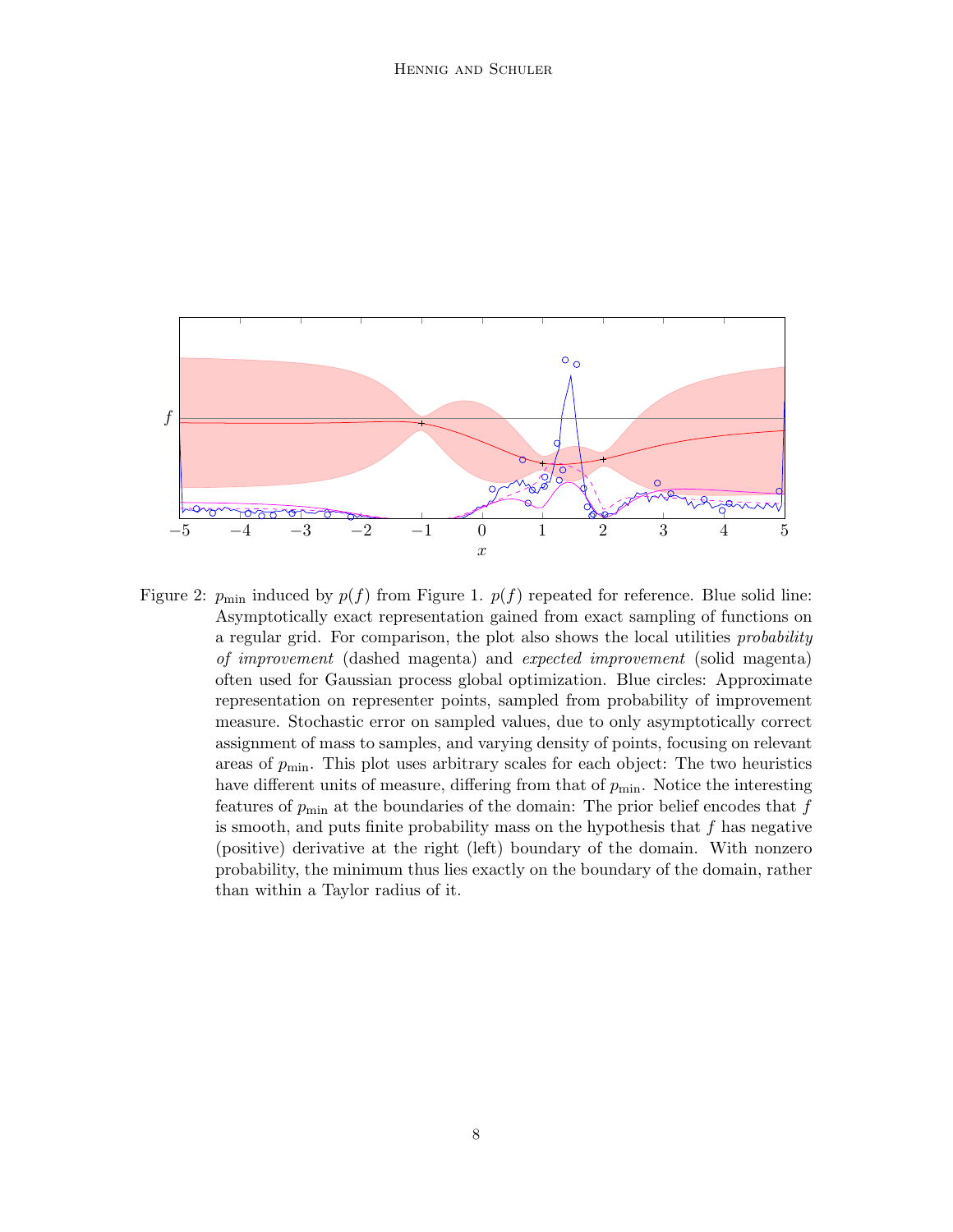

Figure 3: Graphical model providing motivation for EP approximation on  $p_{\text{min}}$ . See text for details.

 $\hat{p}_{\min}$  on this step is proportional to  $\hat{q}_{\min}(\tilde{x}_i)u(\tilde{x}_i)$ , and can be easily normalized numerically, to become an approximation to  $p_{\min}$ .

How should the measure  $u$  be chosen? Unfortunately, the result of the integration, being a density rather than a function, is itself a function of u, and the loss-function is also part of the problem. So it is nontrivial to construct an optimal quadrature measure. Intuitively, a good proposal measure for discretization points should put high resolution on regions of I where the shape of  $p_{\min}$  has strong influence on the loss, and on its change. For our choice of loss function (Section 2.5), it is a good idea to choose u such that it puts high mass on regions of high value for  $p_{\min}$ . But for other functions, this need not always be the case.

We have experimented with a number of ad-hoc choices for  $u$ , and found the aforementioned "expected improvement" and "probability of improvement" (Section 1.1) to lead to reasonably good performance. We use these functions for a similar reason as their original authors: Because they *tend* to have high value in regions where  $p_{\min}$  is also large. To avoid confusion, however, note that we use these functions as unnormalized measures to *sample* discretization points for our calculation of  $p_{\min}$ , not as an approximation for  $p_{\min}$  itself, as was done in previous work by other authors. Defects in these heuristics have weaker effect on our algorithm than in the cited works: In our case, if  $u$  is not a good proposal measure, we simply need more samples to construct a good representation of  $p_{\text{min}}$ . In the limit of  $N \rightarrow \infty$ , all choices of u perform equally well, as long as they put nonzero mass on all open neighborhoods of the domain.

#### 2.3 Approximating  $p_{\min}$  with Expectation Propagation

The previous Section 2.2 provided a way to construct a non-uniform grid of N discrete locations  $\tilde{x}_i$ ,  $i = 1, \ldots, N$ . The restriction of the Gaussian process belief to these locations is a multivariate Gaussian density with mean  $\tilde{\mu} \in \mathbb{R}^N$  and covariance  $\tilde{\Sigma} \in \mathbb{R}^{N \times N}$ . So Equation  $(1)$  reduces to a discrete probability *distribution* (as opposed to a density)

$$
\hat{p}_{\min}(x_i) = \int_{\mathbf{f} \in \mathbb{R}^N} \mathcal{N}(\mathbf{f}; \tilde{\boldsymbol{\mu}}, \tilde{\boldsymbol{\Sigma}}) \prod_{i \neq j}^N \theta(f(x_j) - f(x_i)) \, \mathrm{d}\mathbf{f}.
$$
 (10)

This is a multivariate Gaussian integral over a half-open, convex, piecewise linearly constrained integration region – a polyhedral cone. Unfortunately, such integrals are known to be intractable (Plackett, 1954; Lazard-Holly and Holly, 2003). However, it is possible to construct an effective approximation  $\hat{q}_{\min}$  based on Expectation Propagation (EP) (Minka, 2001): Consider the belief  $p(f(\tilde{x}))$  as a "prior message" on  $f(\tilde{x})$ , and each of the terms in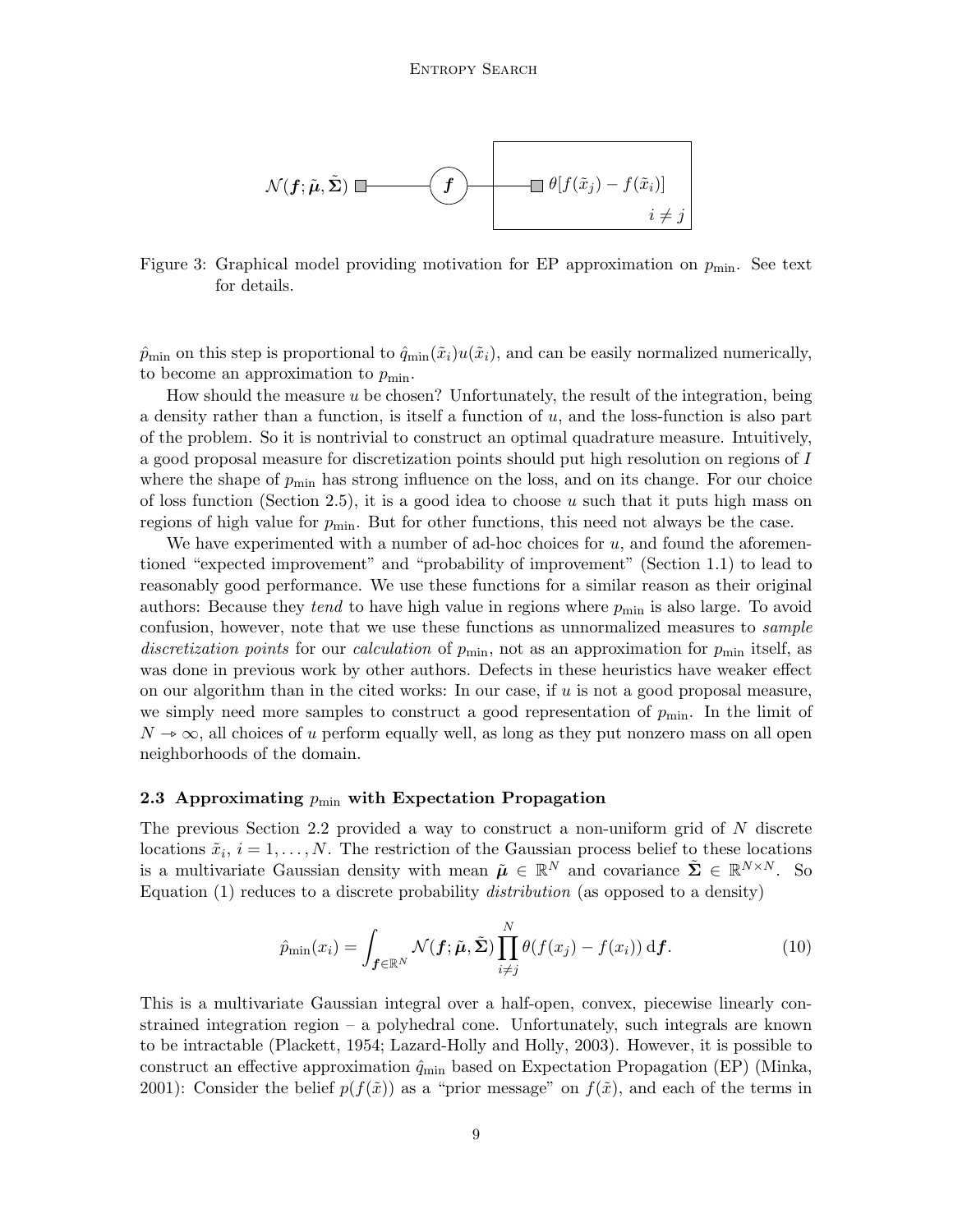the product as one factor providing another message. This gives the graphical model shown in Figure 3. Running EP on this graph provides an approximate Gaussian marginal, whose normalisation constant  $\hat{q}_{\min}(x_i)$ , which EP also provides, approximates  $p(f | x_{\min} = x_i)$ . The EP algorithm itself is somewhat involved, and there are a number of algorithmic technicalities to take into account for this particular setting. We refer interested readers to recent work by Cunningham et al. (2011), which gives a detailed description of these aspects. The cited work also establishes that, while EP's approximations to Gaussian integrals are not always reliable, in this particular case, where there are as many constraints as dimensions to the problem, the approximation is generally of high quality (see Figure 4 for an example). An important advantage of the EP approximation over both numerical integration and Monte Carlo integration (see next Section) is that it allows analytic differentiation of  $\hat{q}_{\min}$  with respect to the parameters  $\tilde{\mu}$  and  $\Sigma$  (Cunningham et al., 2011; Seeger, 2008). This fact will become important in Section 2.6.

The computational cost of this approximation is considerable: Each computation of  $\hat{q}_{\min}(\tilde{x}_i)$ , for a given i, involves N factor updates, which each have rank 1 and thus cost  $\mathcal{O}(N^2)$ . So, overall, the cost of calculating  $\hat{q}_{min}(\tilde{x})$  is  $\mathcal{O}(N^4)$ . This means N is effectively limited to well below  $N = 1000$ . Our implementation uses a default of  $N = 50$ , and can calculate next evaluation points in  $\sim$  10 seconds. Once again, it is clear that this algorithm is not suitable for simple numerical optimization problems; but a few seconds are arguably an acceptable waiting time for physical optimization problems.

#### 2.3.1 An alternative: Sampling

An alternative to EP is Monte Carlo integration: sample S functions exactly from the Gaussian belief on  $p(f)$ , at cost  $O(N^2)$  per sample, then find the minimum for each sample in  $\mathcal{O}(N)$  time. This technique was used to generate the asymptotically exact plots in Figures 2 and following. It has overall cost  $\mathcal{O}(SN^3)$ , and can be implemented efficiently using Matrix-Matrix multiplications, so each evaluation of this algorithm is considerably faster than EP. It also has the advantage of asymptotic exactness. But, unfortunately, it provides no analytic derivatives, because of strong discontinuity in the step functions of Eq. (1). So the choice is between a first-order expansion using EP (see Section 2.6) which is expensive, but provides a re-usable, differentiable function, and repeated calls to a cheaper, asymptotically exact sampler. In our experiments, the former option appeared to be considerably faster, and of acceptable approximative quality. But for relatively highdimensional optimization problems, where one would expect to require relatively large N for acceptable discretization, the sampling approach can be expected to scale better. The code we plan to publish upon acceptance offers a choice between these two approaches.

#### 2.4 Predicting Innovation from Future Observations

As detailed in Equation  $(3)$ , the optimal choice of the next H evaluations is such that the expected change in the loss  $\langle \mathcal{L} \rangle_{\mathbf{x}}$  is minimal, i.e. effects the biggest possible expected drop in loss. The loss is a function of  $p_{\text{min}}$ , which in turn is a function of  $p(f)$ . So predicting change in loss requires predicting change in  $p(f)$  as a function of the next evaluation points. It is another convenient aspect of Gaussian processes that they allow such predictions in analytic form (Hennig, 2011): Let previous observations at  $X_0$  have yielded observations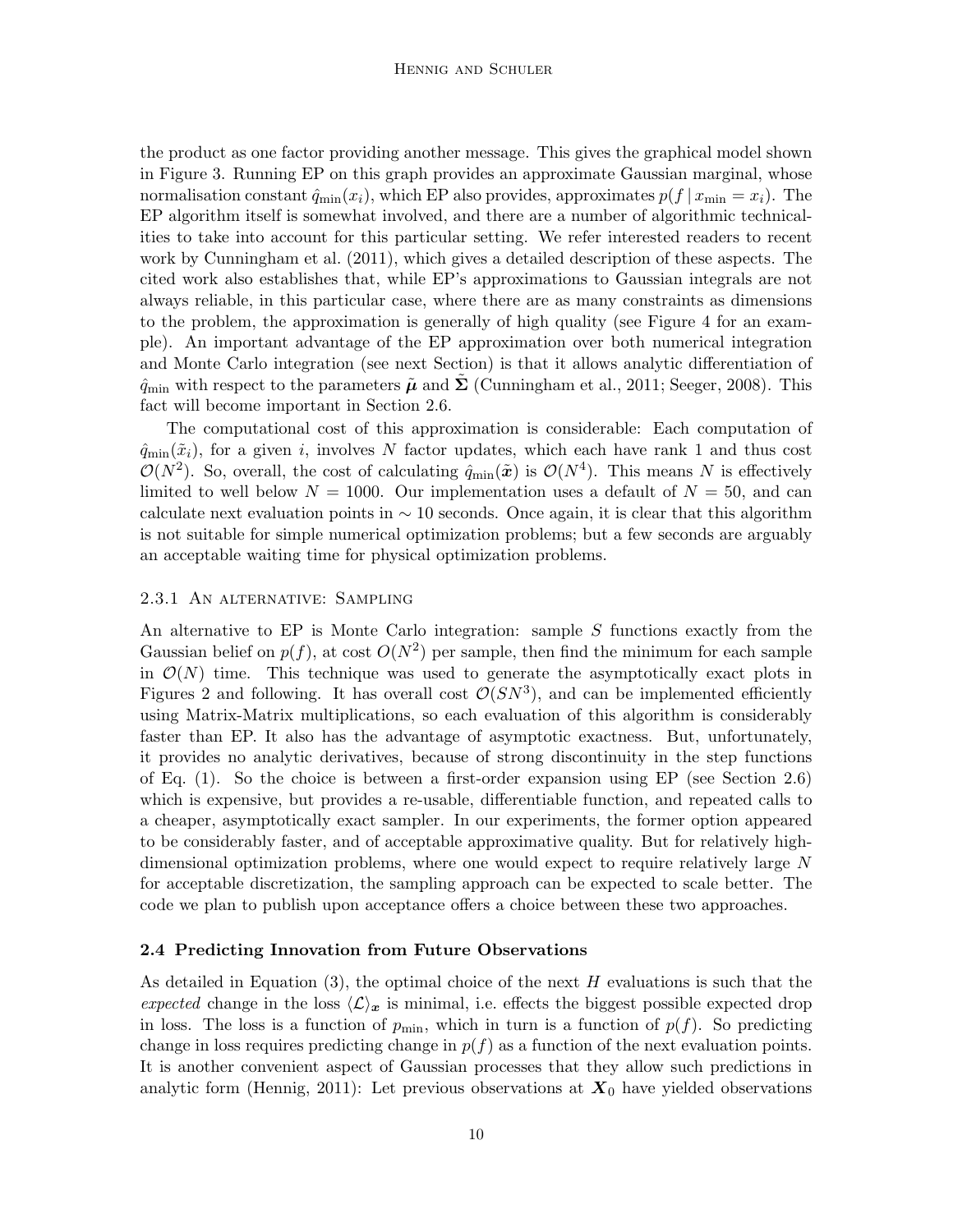

Figure 4: EP-approximation to  $p_{\text{min}}$  (green). Other plots as in previous figures. EP achieves good agreement with the asymptotically exact Monte Carlo approximation to  $p_{\min}$ , including the point masses at the boundaries of the domain.



Figure 5: Innovation from two observations at  $x = -3$  and  $x = 3$ . Current belief in red, as in Figure 1. Samples from the belief over possible beliefs after observations at  $x$ in blue. For each sampled innovation, the plot also shows the induced innovated  $p_{\min}$  (lower sampling resolution as previous plots). Innovations from several (here: two) observations can be sampled jointly.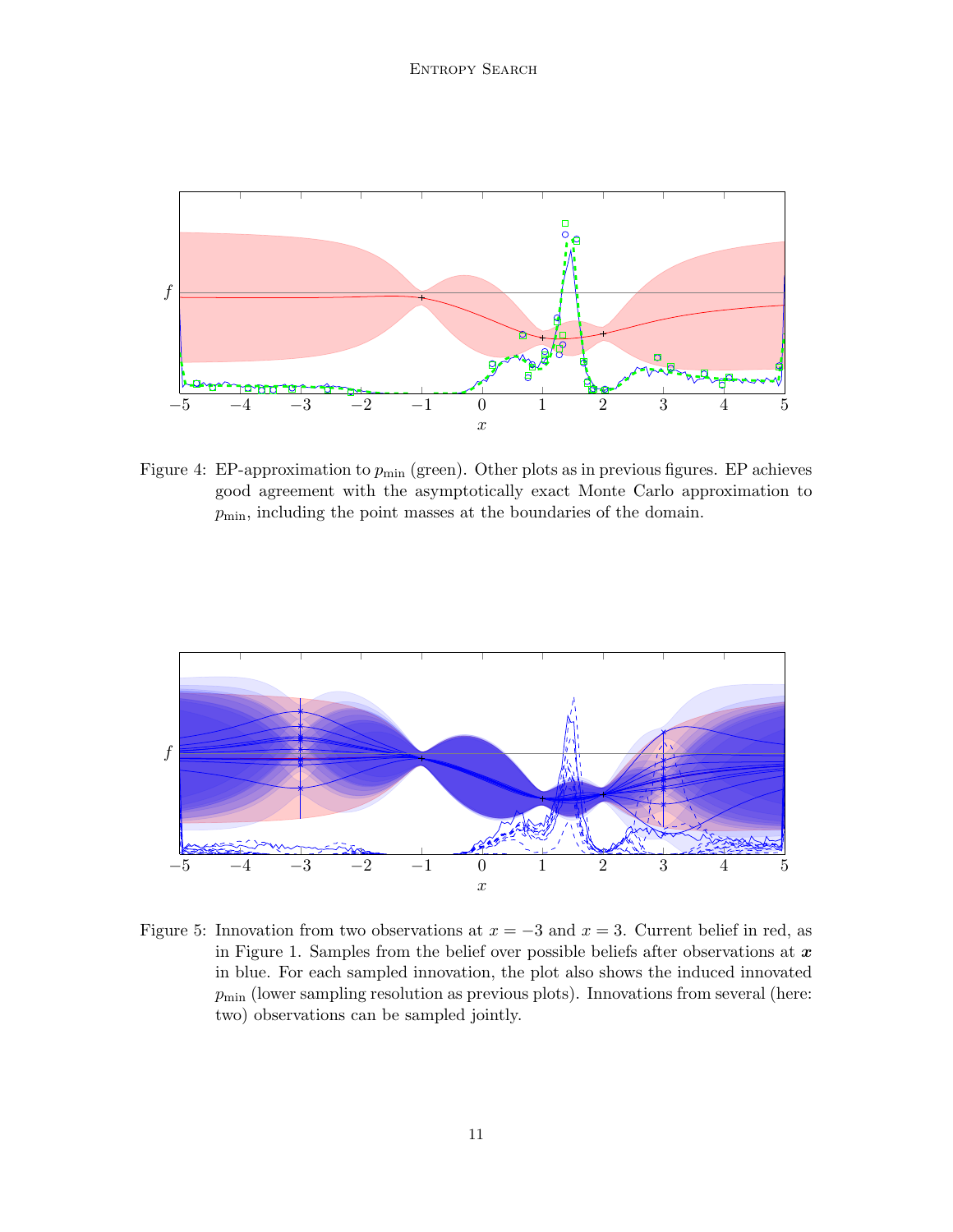$Y_0$ . Evaluating at locations X will give new observations Y, and the mean will be given by

$$
\mu(x^*) = [k_{x^*, X_0}, k_{x^*, X}] \begin{pmatrix} K_{X_0, X_0} & k_{X_0, X} \\ k_{X, X_0} & K_{X, X} \end{pmatrix}^{-1} \begin{pmatrix} Y_0 \\ Y \end{pmatrix}
$$
  
\n
$$
= k_{x^*, X_0} K_{X_0, X_0}^{-1} Y_0 + (k_{x^*, X} - k_{x^*, X_0} K_{X_0, X_0}^{-1} k_{X_0, X}) \times
$$
  
\n
$$
(k_{X, X} - k_{X, X_0} K_{X_0, X_0}^{-1} k_{X_0, X_0})^{-1} (Y - k_{X, X_0} K_{X_0, X_0}^{-1} Y_0)
$$
  
\n
$$
= \mu_0(x^*) + \Sigma_0(x^*, X) \Sigma_0^{-1} (X, X) (Y - \mu_0(X))
$$
\n(11)

where  $K_{a,b}^{(i,j)} = k(a_i, b_j) + \delta_{ij} \sigma^2$ . The step from the first to the second line involves an application of the matrix inversion lemma, the last line uses the mean and covariance functions conditioned on the dataset  $(X_0, Y_0)$  so far. Since Y is presumed to come from this very Gaussian process belief, we can write

$$
\mathbf{Y} = \mu(\mathbf{X}) + \mathsf{C}[\Sigma(\mathbf{X}, \mathbf{X})]^\mathsf{T} \Omega' + \sigma \omega = \mu(\mathbf{X}) + \mathsf{C}[\Sigma(\mathbf{X}, \mathbf{X}) + \sigma^2 \mathbf{I}_H]^\mathsf{T} \Omega \qquad \Omega, \Omega', \omega \sim \mathcal{N}(0, \mathbf{I}_H),
$$
\n(12)

and Equation (11) simplifies. An even simpler construction can be made for the covariance function. We find that mean and covariance function of the posterior after observations  $(X, Y)$  are mean and covariance function of the prior, incremented by the *innovations* 

$$
\Delta\mu_{\mathbf{X},\Omega}(x^*) = \Sigma(x^*, \mathbf{X})\Sigma^{-1}(\mathbf{X}, \mathbf{X})\mathsf{C}[\Sigma(\mathbf{X}, \mathbf{X}) + \sigma^2 \mathbf{I}_H]\Omega
$$
\n
$$
\Delta\Sigma_{\mathbf{X}}(x^*, x_*) = \Sigma(x^*, \mathbf{X})\Sigma^{-1}(\mathbf{X}, \mathbf{X})\Sigma(\mathbf{X}, x_*). \tag{13}
$$

The change to the mean function is stochastic, while the change to the covariance function is deterministic. Both innovations are functions both of  $\boldsymbol{X}$  and of the evaluation points x<sup>\*</sup>. One use of this result is to sample  $\langle \mathcal{L} \rangle_X$  by sampling innovations, then evaluating the innovated  $p_{\min}$  for each innovation in an inner loop, as described in Section 2.3.1. An alternative, described in the next section, is to construct an analytic first order approximation to  $\langle \mathcal{L} \rangle_X$  from the EP prediction constructed in Section 2.3. As mentioned above, the advantage of this latter option is that it provides an analytic function, with derivatives, which allows efficient numerical local optimization.

#### 2.5 Information Gain – the Log Loss

To solve the decision problem of where to evaluate the function next in order to learn most about the location of the minimum, we need to say what it means to "learn". Thus, we require a loss functional that evaluates the information content of innovated beliefs  $p_{\text{min}}$ . This is, of course, a core idea in information theory. The seminal paper by Shannon (1948) showed that the negative expectation of probability logarithms,

$$
H[\boldsymbol{p}] = -\langle \log p \rangle_{\boldsymbol{p}} = -\sum_{i} p_i \log p_i \tag{14}
$$

known as entropy, has a number of properties that allow its interpretation as a measure of uncertainty represented by a probability distribution  $p$ . It's value can be be interpreted as the number of natural information units an optimal compression algorithm requires to encode a sample from the distribution, given knowledge of the distribution. However,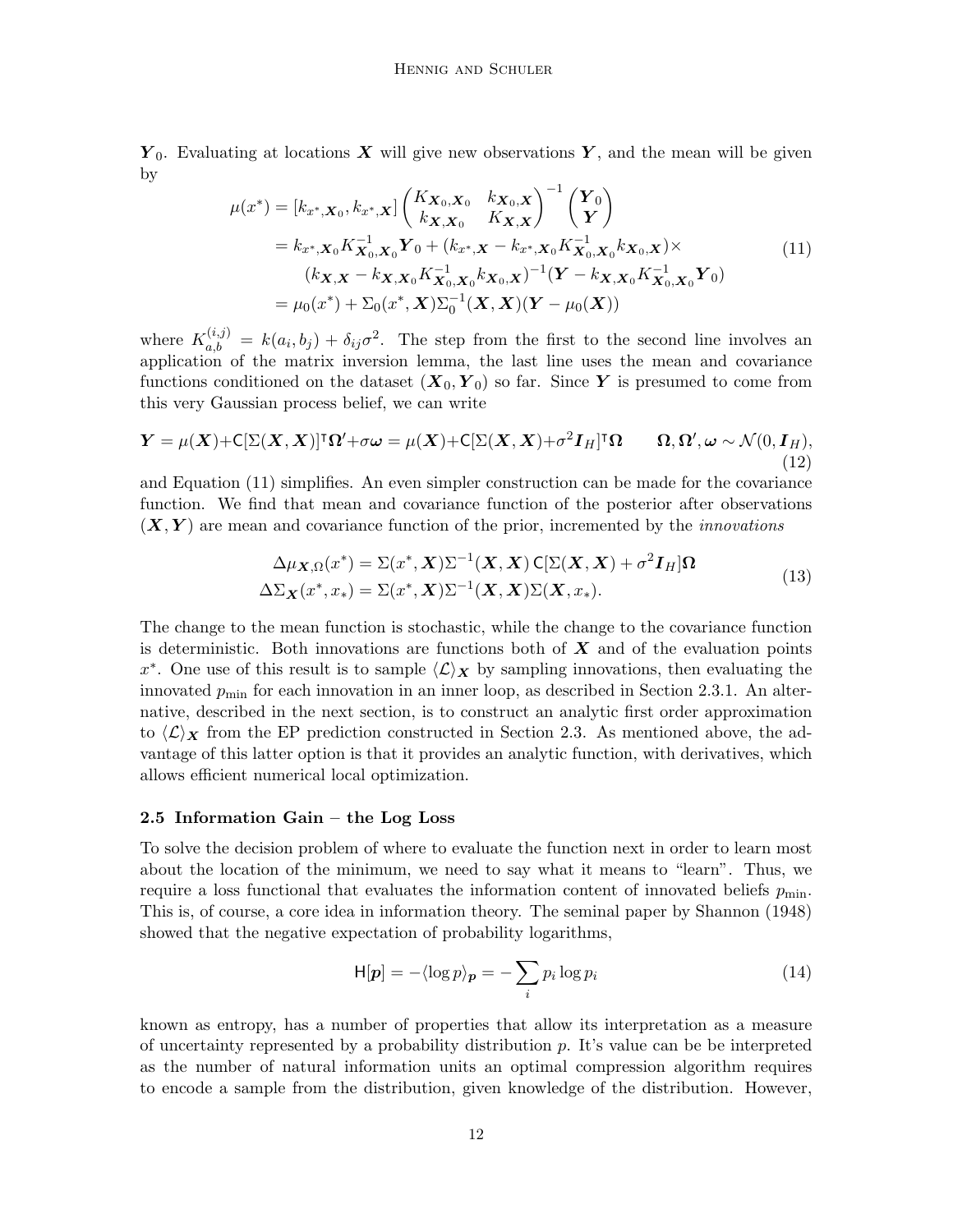

Figure 6: 1-step predicted loss improvement for the log loss (relative entropy). Upper part of plot as before, for reference. Monte Carlo prediction on regular grid as solid black line. Monte Carlo prediction from sampled irregular grid as dot-dashed black line. EP prediction on regular grid as black dashed line. EP prediction from samples as black dashed line. The minima of these functions, where the algorithm will evaluate next, are marked by vertical lines. While the predictions from the various approximations are not identical, they lead to similar next evaluation points. Note that these next evaluation points differ qualitatively from the choice of the GP optimization heuristics of Figure 2. Since each approximation is only tractable up a multiplicative constant, the scales of these plots are arbitrary, and only chosen to overlap for convenience.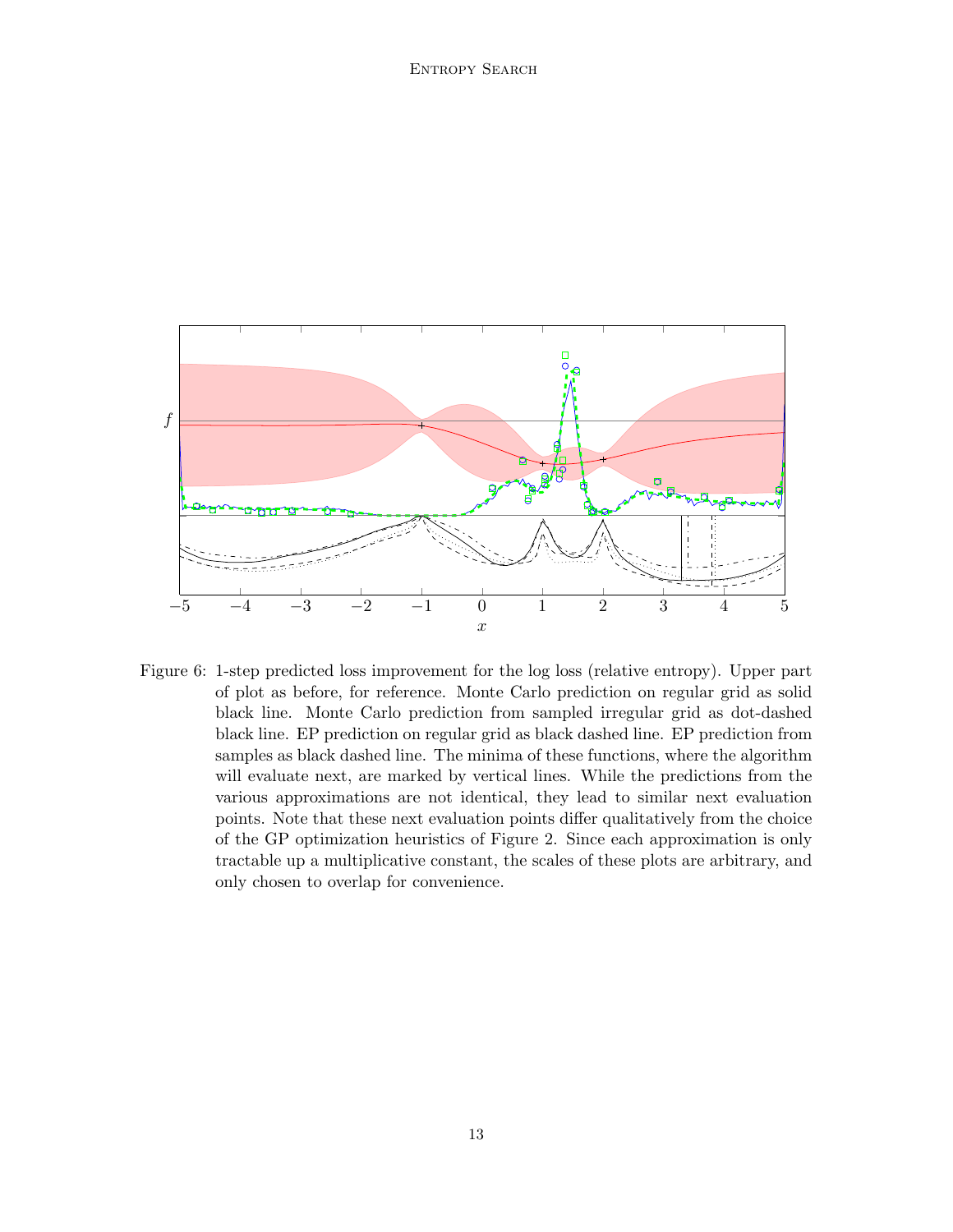it has since been pointed out repeatedly that this concept does not trivially generalize to probability densities. A density  $p(x)$  has a unit of measure  $[x]^{-1}$ , so its logarithm is not well-defined, and one cannot simply replace summation with integration in Equation (14). A functional that is well-defined on probability densities and preserves many of the information-content interpretations of entropy (Jaynes and Bretthorst, 2003) is relative entropy, also known as Kullback-Leibler divergence (Kullback and Leibler, 1951). We use its negative value as a loss function emphasizing information gain.

$$
\mathcal{L}_{\text{KL}}(p;b) = -\int p(x)\log\frac{p(x)}{b(x)} dx
$$
\n(15)

As base measure b we choose the uniform measure  $\mathbb{U}_I(x) = |I|^{-1}$  over I, which is welldefined because I is presumed to be bounded<sup>2</sup>. With this choice, the loss is maximized (at  $\mathcal{L} = 0$ ) for a uniform belief over the minimum, and diverges toward negative infinity if p approaches a Dirac point distribution. The resulting algorithm, Entropy Search, will thus choose evaluation points such that it expects to move away from the uniform base measure toward a Dirac distribution as quickly as possible.

The reader may wonder: What about the alternative idea of maximizing, at each evaluation, entropy relative to the *current*  $p_{\text{min}}$ ? This would only encourage the algorithm to attempt to change the current belief, but not necessarily in the right direction. For example, if the current belief puts very low mass on a certain region, an evaluation that has even a small chance of increasing  $p_{\min}$  in this region could appear more favorable than an alternative evaluation predicted to have a large effect on regions where the current  $p_{\min}$  has larger values. The point is not to just change  $p_{\min}$ , but to change it such that it moves away from the base measure.

Recall that we approximate the *density*  $p(x)$  using a *distribution*  $\hat{p}(x_i)$  on a finite set  ${x_i}$  of representer points, which define steps of width proportional, up to stochastic error, to an unnormalized measure  $\tilde{u}(x_i)$ . In other words, we can approximate  $p_{\min}(x)$  as

$$
p_{\min}(x) \approx \frac{\hat{p}(x_i) N \tilde{u}(x_i)}{Z_u} \qquad Z_u = \int \tilde{u}(x) dx \qquad x_i = \underset{\{x_j\}}{\arg \min} \|x - x_j\|. \tag{16}
$$

We also note that after  $N$  samples, the unit element of measure has size, up to stochastic error, of  $\Delta x_i \approx \frac{Z_u}{\tilde{u}(x_i)}$  $\frac{Z_u}{\tilde{u}(x_i)N}$ . So we can approximately represent the loss

$$
\mathcal{L}_{\text{KL}}(p_{\min};b) \approx -\sum_{i} p_{\min}(x_i) \Delta x_i \log \frac{p_{\min}(x_i)}{b(x_i)}
$$
  
= 
$$
-\sum_{i} \hat{p}_{\min}(x_i) \log \frac{\hat{p}_{\min}(x_i) N \tilde{u}(x_i)}{Z_u b(x_i)}
$$
  
= 
$$
-\sum_{i} \hat{p}_{\min}(x_i) \log \frac{\hat{p}_{\min}(x_i) \tilde{u}(x_i)}{b(x_i)} + \log \left(\frac{Z_u}{N}\right) \sum_{i} \hat{p}_{\min}(x_i)
$$
  
= 
$$
H[\hat{p}_{\min}] - \langle \log \tilde{u} \rangle_{\hat{p}_{\min}} + \langle \log b \rangle_{\hat{p}_{\min}} + \log Z_u - \log N
$$
 (17)

<sup>2.</sup> Although uniform measures appeal as a natural representation of ignorance, they do encode an assumption about I being represented in a "natural" way. Under a nonlinear transformation of I, the distribution would not remain uniform. For example, uniform measures on the [0,1] simplex appear bell-shaped in the softmax basis (MacKay, 1998a). So, while b here does not represent prior knowledge on  $x_{\min}$  per se, it does provide a unit of measure to information and as such is nontrivial.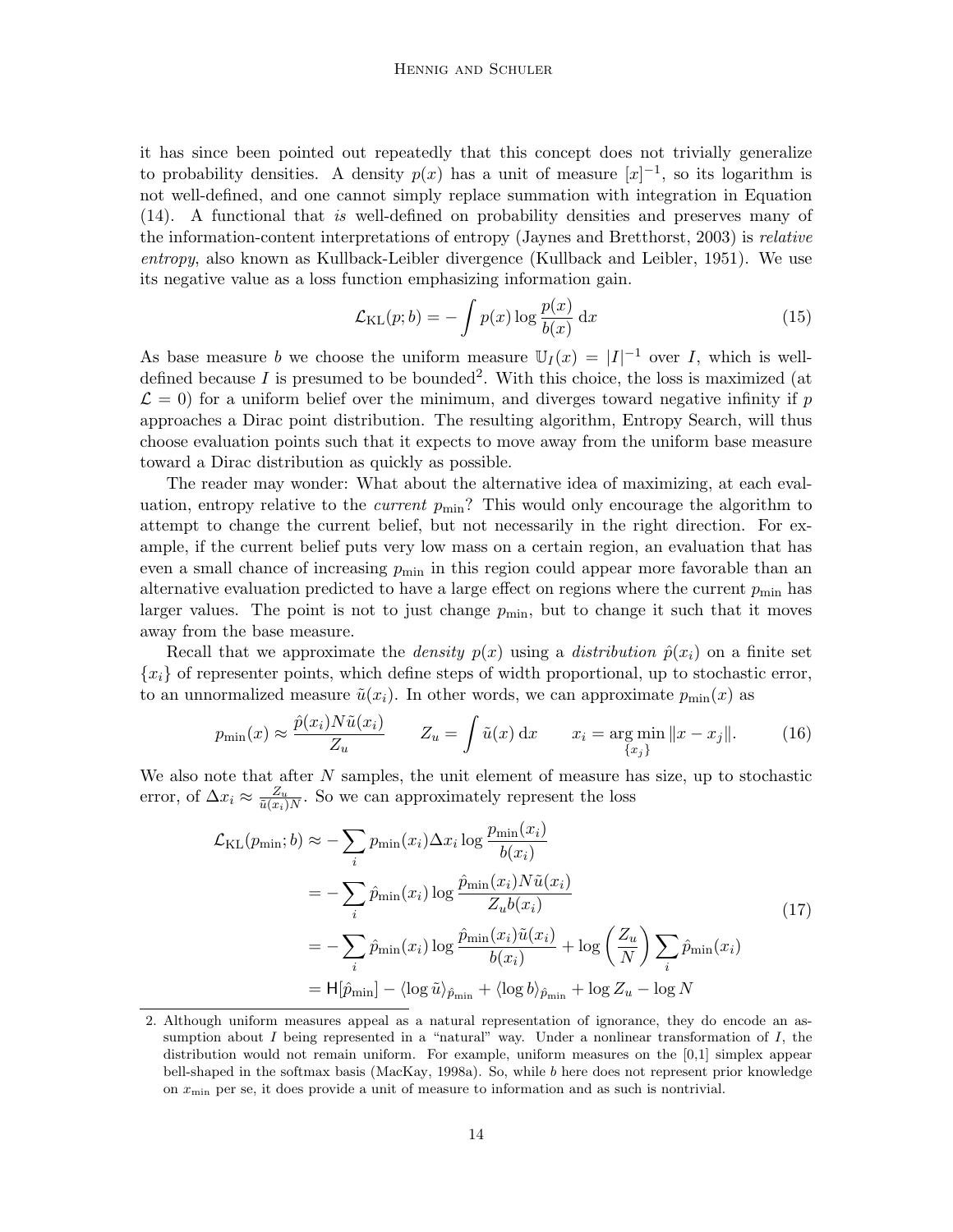which means we do not require the normalization constant  $Z_u$  for optimization of  $\mathcal{L}_{KL}$ . For our uniform base measure, the third term in the last line is a constant, too; but other base measures would contribute nontrivially.

## 2.6 First-Order Approximation to  $\langle \mathcal{L} \rangle$

Since EP provides analytic derivatives of  $p_{\text{min}}$  with respect to mean and covariance of the Gaussian measure over  $f$ , we can construct a first order expansion of the expected change in loss from evaluations. To do so, we consider, in turn, the effect of evaluations at  $X$  on the measure on f, the induced change in  $p_{\min}$ , and finally the change in  $\mathcal{L}$ . Since the change to the mean is Gaussian stochastic, Itō's Lemma (Itō, 1951) applies. The following Equation uses the summation convention: double indices in products are summed over.

$$
\langle \Delta \mathcal{L} \rangle_{\mathbf{X}} = \int \mathcal{L} \left[ p_{\min}^0 + \frac{\partial p_{\min}}{\partial \Sigma(\tilde{x}_i, \tilde{x}_j)} \Delta \Sigma_{\mathbf{X}}(\tilde{x}_i, \tilde{x}_j) + \frac{\partial^2 p_{\min}}{\partial \mu_i \partial \mu_j} \Delta \mu_{\mathbf{X},1}(\tilde{x}_i) \Delta \mu_{\mathbf{X},1}(\tilde{x}_j) + \frac{\partial p_{\min}}{\partial \mu(\tilde{x}_i)} \Delta_{\mathbf{X},\Omega} \mu(\tilde{x}_i) + \mathcal{O}((\Delta \mu)^2, (\Delta \Sigma)^2) \right] \mathcal{N}(\Omega; 0, 1) \, d\Omega - \mathcal{L}[p_{\min}^0]. \tag{18}
$$

The first line contains deterministic effects, the first term in the second line covers the stochastic aspect. Monte Carlo integration over the stochastic effects can be performed approximately using a small number of samples  $\Omega$ . These samples should be drawn only once, at first calculation, to get a differentiable function  $\langle \Delta \mathcal{L} \rangle$  that can be re-used in subsequent optimization steps.

The above formulation is agnostic with respect to the loss function. Hence, in principle, Entropy Search should be easy to generalize to different loss functions. But recall that the fidelity of the calculation of Equation (18) depends on the intermediate approximate steps, in particular the choice of discretization measure  $\tilde{u}$ . We have experimented with other loss functions and found it difficult to find a good measure  $\tilde{u}$  providing good performance for many such loss functions. So this paper is limited to the specific choice of the relative entropy loss function. Generalization to other losses is future work.

#### 2.7 Greedy Planning, and its Defects

The previous sections constructed a means to predict, approximately, the expected drop in loss from H new evaluations at locations  $\mathbf{X} = {\mathbf{x}_i}_{i=1,\dots,N}$ . The remaining task is to optimize these locations. It may seem pointless to construct an optimization algorithm which itself contains an optimization problem, but note that this new optimization problem is quite different from the initial one. It is a numerical optimization problem, of the form described in Section 1: We can evaluate the utility function numerically, without noise, with derivatives, and at hopefully relatively low cost compared to the physical process we are ultimately trying to optimize.

Nevertheless, one issue remains: Optimizing evaluations over the entire horizon  $H$  is a dynamical programming problem, which, in general, has cost exponential in  $H$ . However, this problem has a particular structure: Apart from the fact that evaluations drawn from Gaussian process measures are exchangeable, there is also other evidence that optimization problems are benign from the point of view of planning. For example, Srinivas et al. (2010)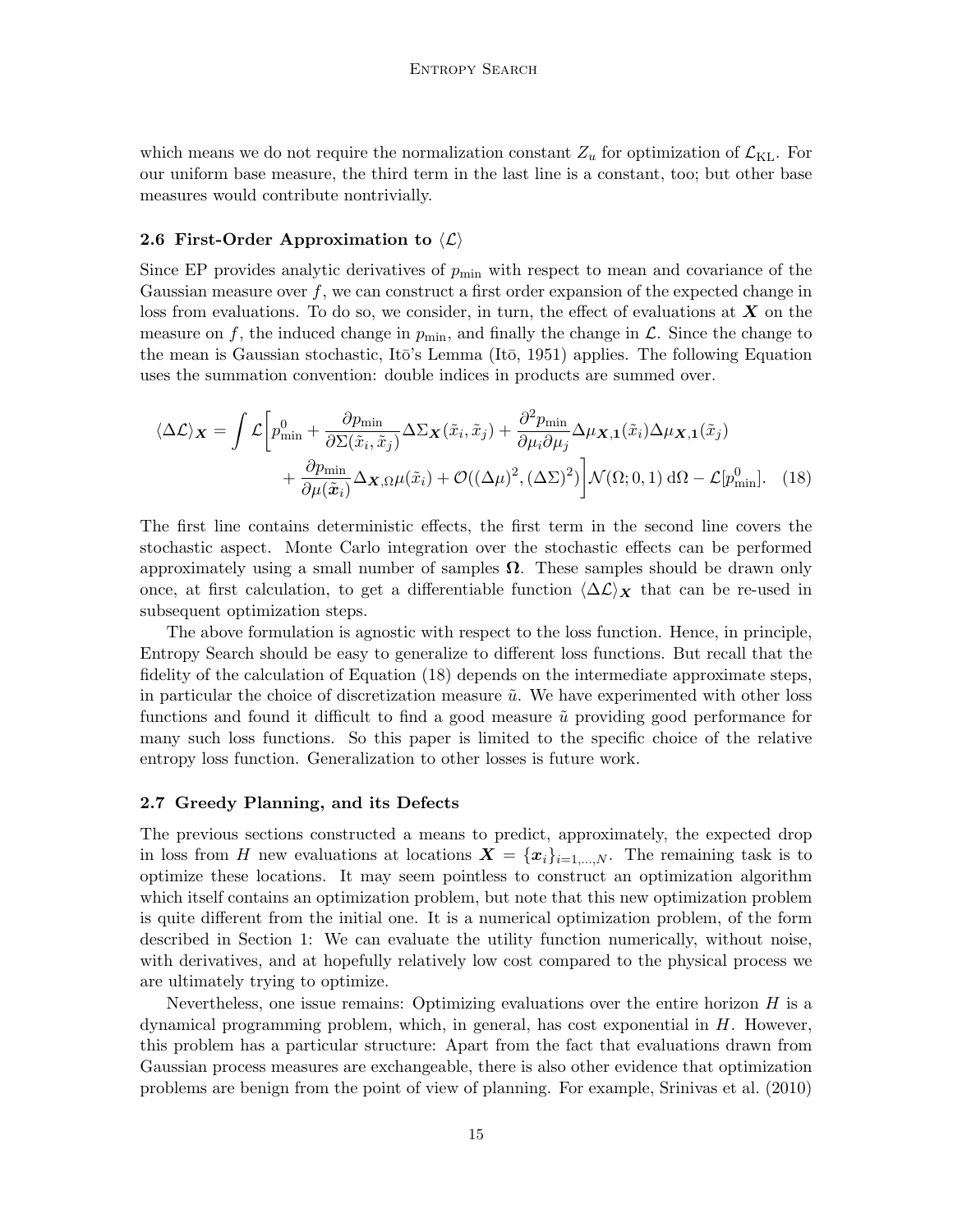

Figure 7: Expected drop in relative entropy (see Section 2.5) from two additional evaluations to the three old evaluations shown in previous plots. First new evaluation on abscissa, second new evaluation on ordinate, but due to the exchangeability of Gaussian process measures, the plot is symmetric. Diagonal elements excluded for numerical reasons. Blue regions are more beneficial than red ones. The relatively complicated structure of this plot illustrates the complexity of finding the optimal H-step evaluation locations.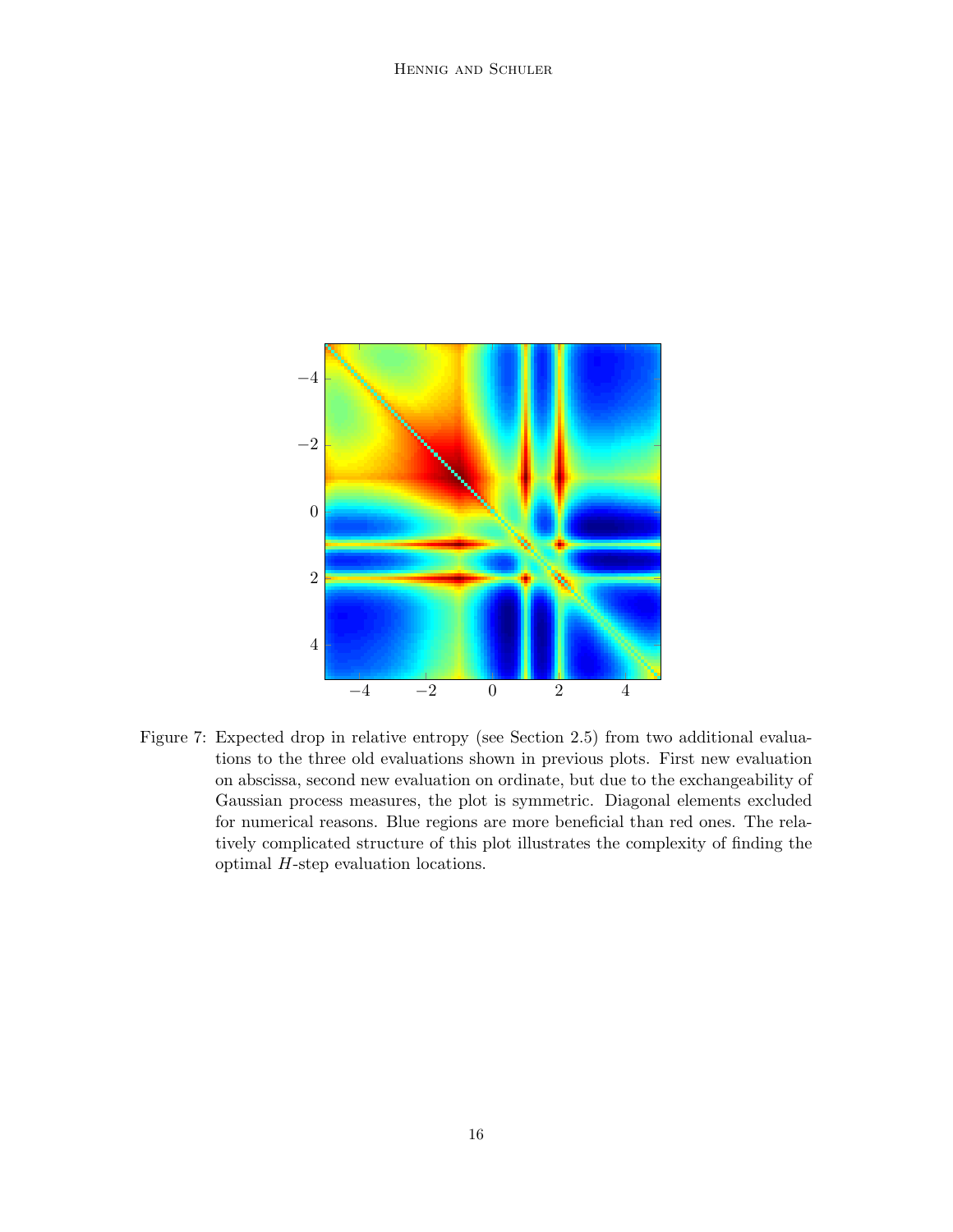## Entropy Search

show that the information gain over the function values is submodular, so that greedy learning of the function comes close to optimal learning of the function. While is is not immediately clear whether this statement extends to our issue of learning about the function's minimum, it is obvious that the greedy choice of whatever evaluation location most reduces expected loss in the immediate next step is guaranteed to never be catastrophically wrong. In contrast to general planning, there are no "dead ends" in inference problems. At worst, a greedy algorithm may choose an evaluation point revealed as redundant by a later step. But thanks to the consistency of Bayesian inference in general, and Gaussian process priors in particular (van der Vaart and van Zanten, 2011), no decision can lead to an evaluation that somehow makes it impossible to learn the true function afterward. In our approximate algorithm, we thus adopt this greedy approach. It remains an open question for future research whether approximate planning techniques can be applied efficiently to improve performance in this planning problem.

#### 2.8 Further Issues

This section digresses from the main line of thought to briefly touch upon some extensions and issues arising from the choices made in previous sections. For the most part, we point out well-known analytic properties and approximations that can be used to generalize the algorithm. Since they apply to Gaussian process regression rather than the optimizer itself, they will not play a role in the empirical evaluation of Section 3.

#### 2.8.1 Derivative Observations

Gaussian process inference remains analytically tractable if instead of, or in addition to direct observations of  $f$ , we observe the result of any *linear* operator acting on  $f$ . This includes observations of the function's derivatives (Rasmussen and Williams, 2006, §9.4) and, with some caveats, to integral observations (Minka, 2000). The extension is pleasingly straightforward: The kernel defines covariances between function values. Covariances between the function and its derivatives are simply given by

$$
cov\left(\frac{\partial^n f(\boldsymbol{x})}{\prod_i \partial x_i}, \frac{\partial^m f(\boldsymbol{x}')}{\prod_j \partial x'_j}\right) = \frac{\partial^{n+m} k(\boldsymbol{x}, \boldsymbol{x}')}{\prod_i \partial x_i \prod_j \partial x'_j}
$$
(19)

so kernel evaluations simply have to be replaced with derivatives (or integrals) of the kernel where required. Obviously, this operation is only valid as long as the derivatives and integrals in question exist for the kernel in question. Hence, all results derived in previous sections for optimization from function evaluations can trivially be extended to optimization from function and derivative observations, or from only derivative observations.

#### 2.8.2 Learning Hyperparameters

Throughout this paper, we have assumed kernel and likelihood function to be given. In real applications, this will not usually be the case. In such situations, the hyperparameters defining these two functions, and if necessary a mean function, can be learned from the data, either by setting them to maximum likelihood values, or by full-scale Bayesian inference using Markov chain Monte Carlo methods. See Rasmussen and Williams (2006, §5) and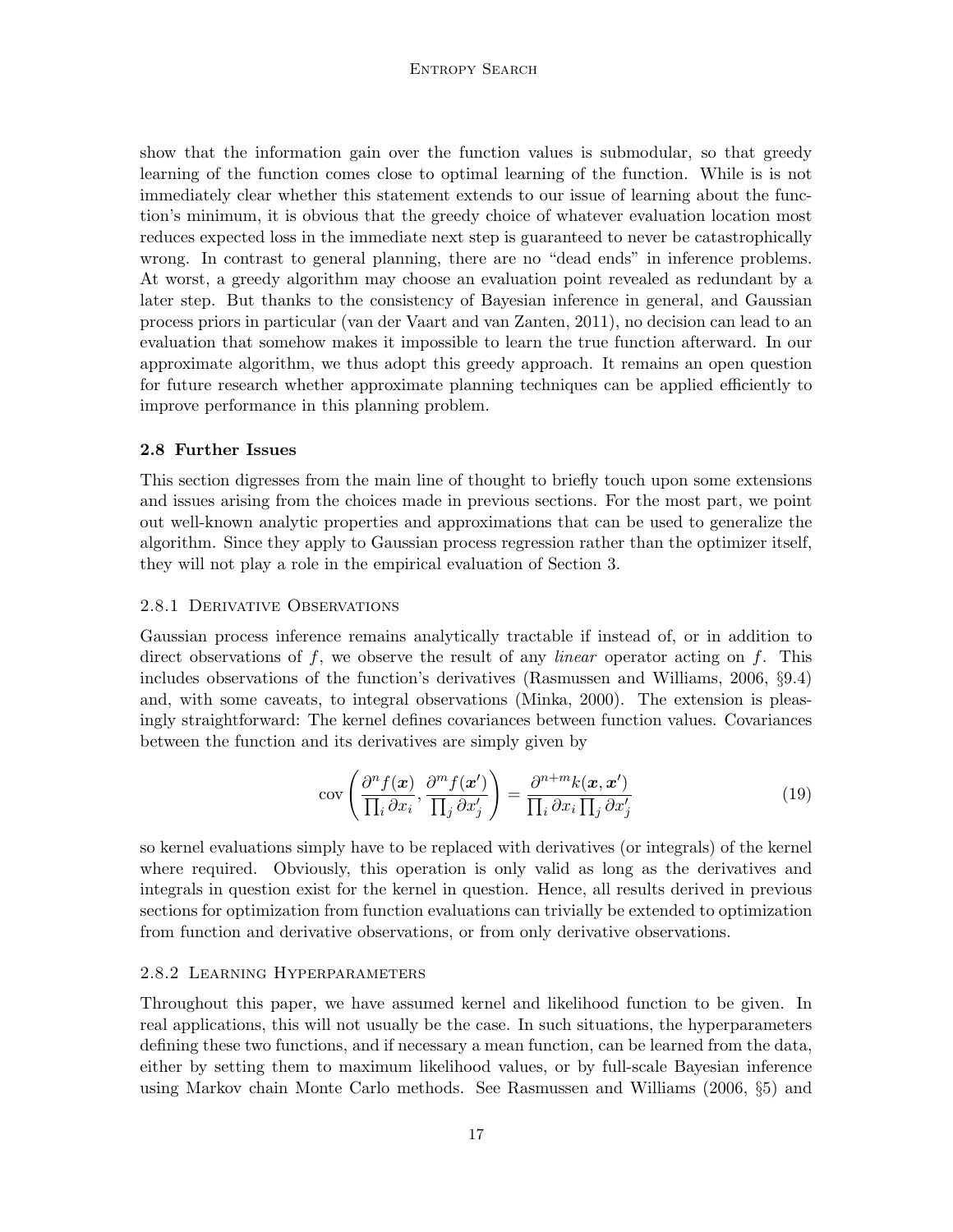

Figure 8: Generalizing GP regression. Left: Samples from different priors. Right: Posteriors (mean, two standard deviations) after observing three datapoints with negligible noise (kernel parameters differ between the two plots). base: standard GP regression with Matérn kernel. kernel: sum of two kernels (square exponential and rational quadratic) of different length scales and strengths. poly: polynomial (here: quadratic) mean function. lik: Non-Gaussian likelihood (here: logarithmic link function). The scales of both x and  $f(x)$  are functions of kernel parameters, so the numerical values in this plot have relevance only relative to each other. Note the strong differences in both mean and covariance functions of the posteriors.

Murray and Adams (2010) for details. In the latter case, the belief  $p(f)$  over the function is a mixture of Gaussian processes. To still be able to use the algorithm derived so far, we approximate this belief with a single Gaussian process by calculating expected values of mean and covariance function.

Ideally, one would want to take account of this hierarchical learning process in the decision problem addressed by the optimizer. This adds another layer of computation complexity to the problem, and is outside of the scope of this paper. Here, we contend ourselves with considering the uncertainty of the Gaussian process conditioned on a particular set of hyperparameters.

#### 2.8.3 Limitations and Extensions of Gaussian Processes for Optimization

Like any probability measure over functions, Gaussian process measures are not arbitrarily general. In particular, the most widely used kernels, including the two mentioned above, are *stationary*, meaning they only depend on the difference between locations, not their absolute values. Loosely speaking, the prior "looks the same everywhere". One may argue that many real optimization problems do not have this structure. For example, it may be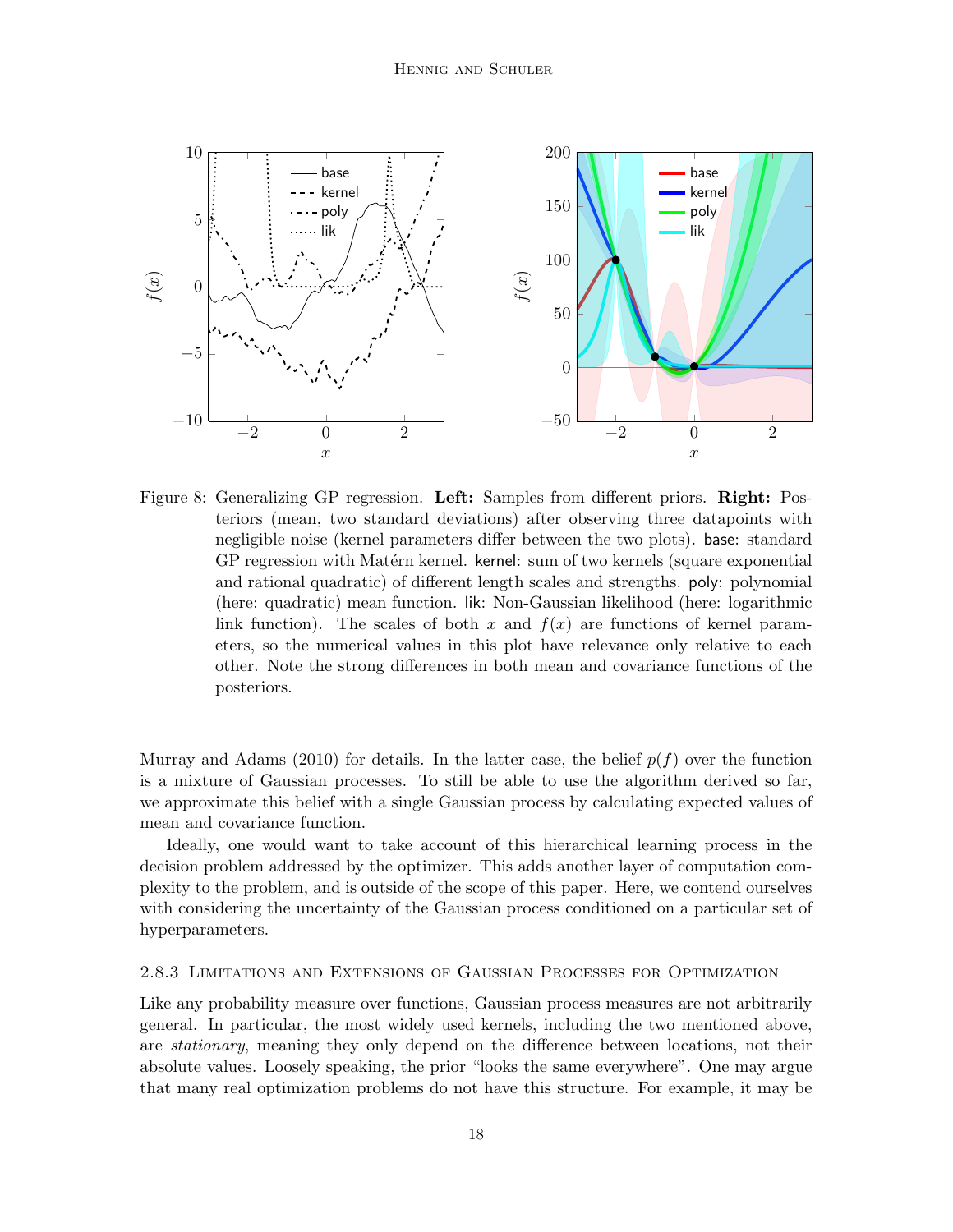known that the function tends to have larger functions values toward the boundaries of I or, more vaguely, that it is roughly "bowl-shaped". Fortunately, a number of extensions readily suggest themselves to address such issues (Figure 8).

Parametric Means As pointed out in Section 2.1, we are free to add any parametric general linear model as the mean function of the Gaussian process.

$$
m(x) = \sum_{i} \phi_i(x) w_i \tag{20}
$$

Using Gaussian beliefs on the weights  $w_i$  of this model, this model may be learned at the same time as the Gaussian process itself (Rasmussen and Williams, 2006,  $\S 2.7$ ). Polynomials such as the quadratic  $\phi(x) = [x, x^{\dagger}]$  are beguiling in this regard, but they create an explicit "origin" at the center of  $I$ , and induce strong long-range correlations between opposite ends of I. This seems pathological: In most settings, observing the function on one end of  $I$  should not tell us much about the value at the opposite end of I. But we may more generally choose any feature set for the linear model. For example, a set of radial basis functions  $\phi_i(\bm{x}) = \exp(||\bm{x} - \bm{c}_i||^2 / \ell_i^2)$  around locations  $c_i$  at the rims of I can explain large function values in a region of width  $\ell_i$ around such a feature, without having to predict large values at the center of I. This idea can be extended to a nonparametric version, described in the next point.

Composite Kernels Since kernels form a semiring, we may sum a kernel of large length scale and large signal variance and a kernel of short length scale and low signal variance. For example

$$
k(x, x') = k_{\text{SE}}(x, x'; s_1, S_1) + k_{\text{RQ}}(x, x', s_2, S_2, \alpha_2) \qquad s_1 \gg s_2; S_1^{ij} \gg S_2^{ij} \ \forall i, j \ (21)
$$

yields a kernel over functions that, within the bounded domain  $I$ , look like "rough troughs": global curvature paired with local stationary variations. A disadvantage of this prior is that it thinks "domes" just as likely as "bowls". An advantage is that it is a very flexible framework, and does not induce unwanted global correlations.

Nonlinear Likelihoods An altogether different effect can be achieved by a non-Gaussian, non-linear likelihood function. For example, if f is known to be strictly positive, one may assume the noise model

$$
p(y | g) = \mathcal{N}(y; \exp(g), \sigma^2); \quad f = \exp(g)
$$
\n(22)

and learn  $g$  instead of  $f$ . Since the logarithm is a convex function, the minimum of the latent g is also a minium of f. Of course, this likelihood leads to a non-Gaussian posterior. To retain a tractable algorithm, approximate inference methods can be used to construct approximate Gaussian posteriors. In our example (labeled lik in Figure 8), we used a Laplace approximation: It is straightforward to show that Equation (22) implies

$$
\frac{\partial \log p(y \mid g)}{\partial g}\bigg|_{g=\hat{g}} = 0 \quad \Rightarrow \hat{g} = \log y \qquad \frac{\partial^2 \log p(y \mid g)}{\partial^2 g}\bigg|_{g=\hat{g}} = \frac{y^2}{\sigma^2} \tag{23}
$$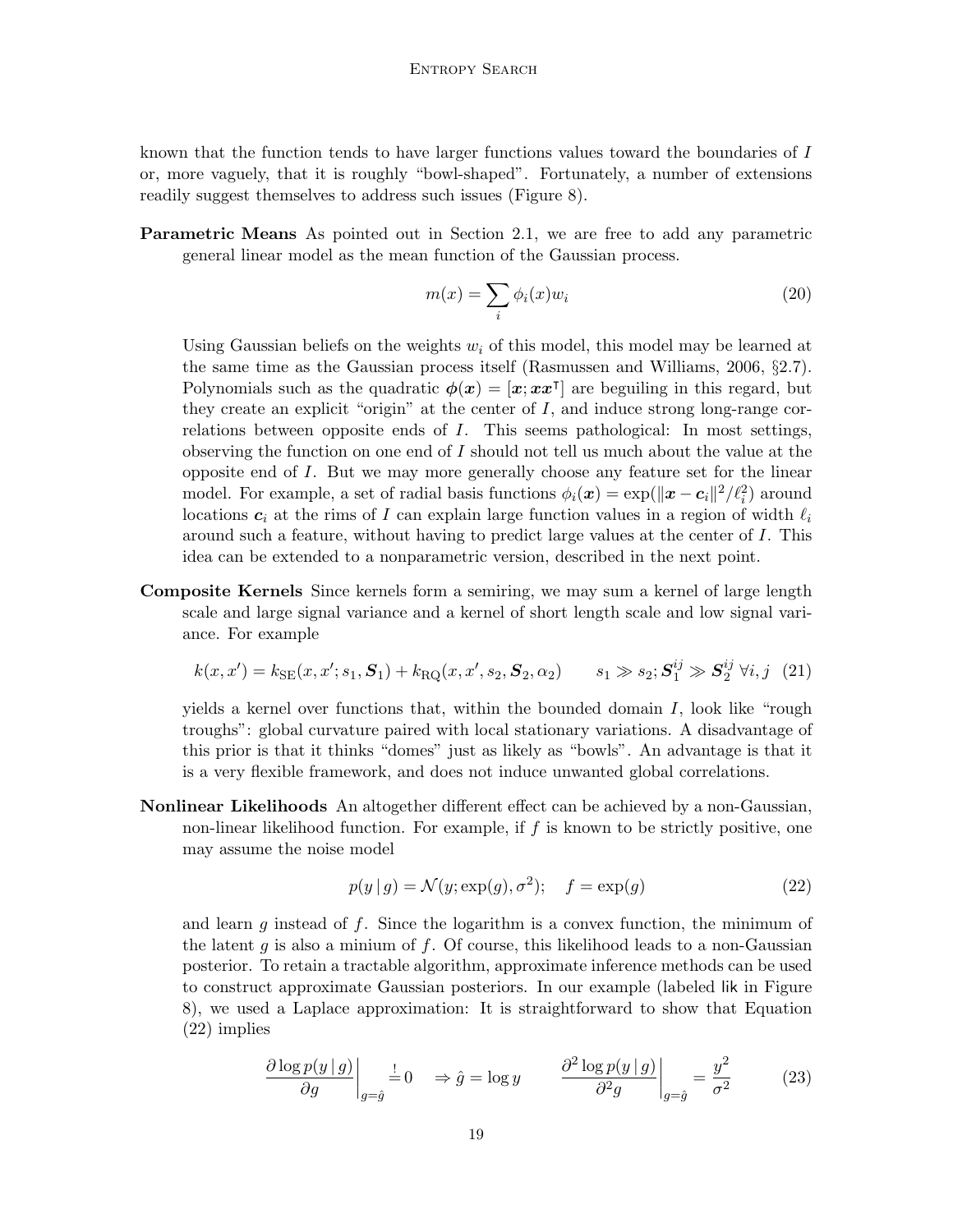

Figure 9: Laplace approximation for a logarithmic Gaussian likelihood. True likelihood in red, Gaussian approximation in blue, maximum likelihood solution marked in grey. Four log relative values  $a = \log(y/\sigma)$  of sample y and noise  $\sigma$  (scaled in height for readability).  $a = -1$  (solid);  $a = 0$  (dash-dotted);  $a = 1$  (dashed);  $a = 2$  (dotted). The approximation is good for  $a \gg 0$ .

so a Laplace approximation amounts to a heteroscedastic noise model, in which an observation  $(y, \sigma^2)$  is incorporated into the Gaussian process as  $(\log(y), (\sigma/y)^2)$ . This approximation is valid if  $\sigma \ll y$  (see Figure 3). For functions on logarithmic scales, however, finding minima smaller than the noise level, at logarithmic resolution, is a considerably harder problem anyway.

The right part of Figure 8 shows posteriors produced using the three approaches detailed above, and the base case of a single kernel with strong signal variance, when presented with the same three data points, with very low noise. The strong difference between the posteriors may be disappointing, but it is a fundamental aspect of inference: Different prior assumptions lead to different posteriors, and function space inference is impossible without priors. Each of the four beliefs shown in the Figure may be preferable over the others in particular situations. The polynomial mean describes functions that are almost parabolic. The exponential likelihood approximation is appropriate for functions with an intrinsic logarithmic scale. The sum kernel approach is pertinent for the search for local minima of globally stationary functions. Classic methods based on polynomial approximations are a lot more restrictive than any of the models described above.

Perhaps the most general option is to use additional prior information I giving  $p(x_{\min} | \mathcal{I})$ , independent of  $p(f)$ , to encode outside information about the location of the minimum. Unfortunately, this is intractable in general. But it may be approached through approximations. This option is outside of the scope of this paper, but will be the subject of future work.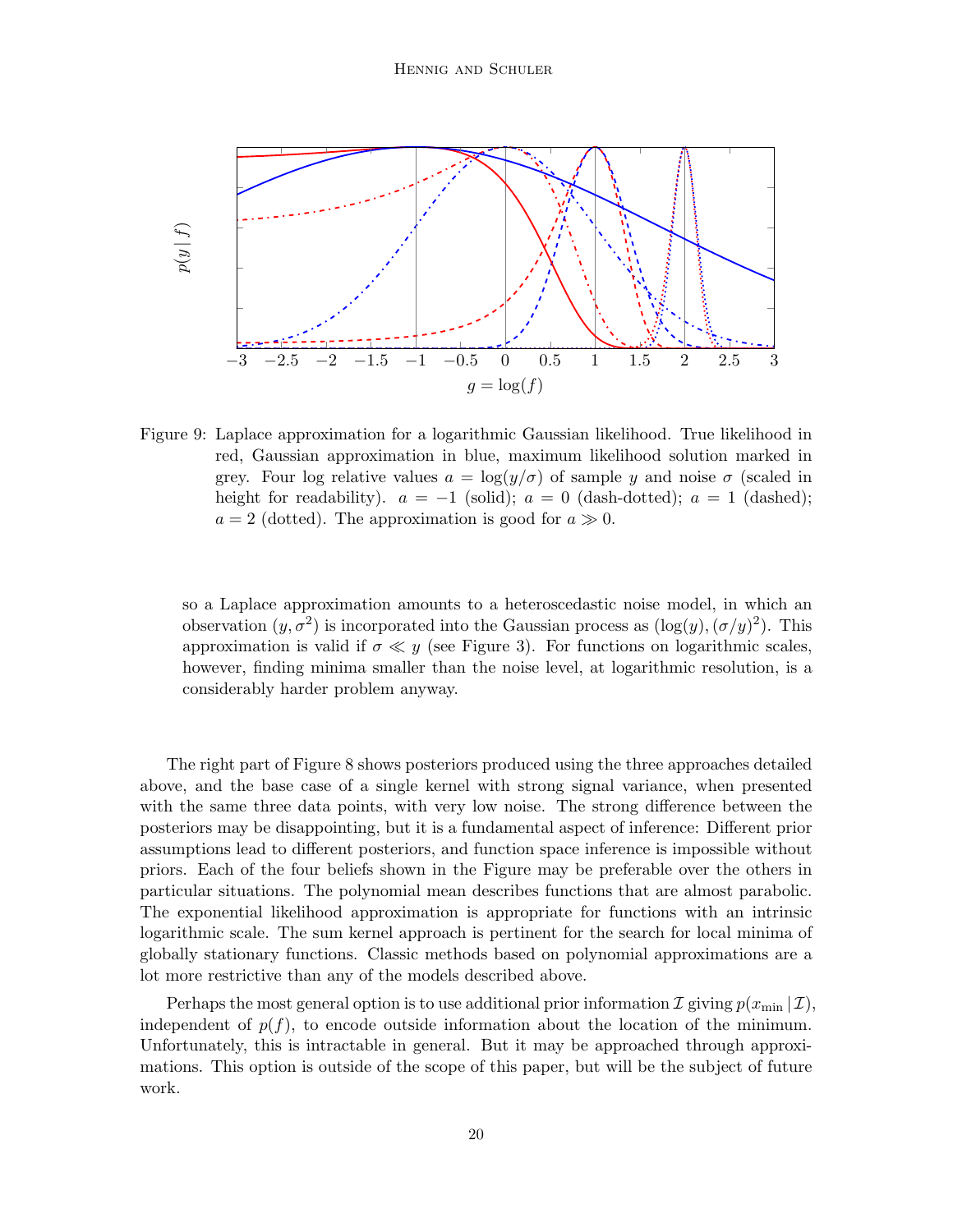Algorithm 1 Entropy Search

| 1: <b>procedure</b> ENTROPYSEARCH $(k, l = p(y   f(x)), u, H, (\boldsymbol{x}, \boldsymbol{y}))$ |                                                                                                                                                                                                                                         |                                                                  |
|--------------------------------------------------------------------------------------------------|-----------------------------------------------------------------------------------------------------------------------------------------------------------------------------------------------------------------------------------------|------------------------------------------------------------------|
| 2:                                                                                               | $\tilde{\bm{x}} \sim u(\bm{x}, \bm{y})$                                                                                                                                                                                                 | $\triangleright$ discretize using measure u (Section 2.2)        |
| 3:                                                                                               | $[\mu, \Sigma, \Delta \mu_x, \Delta \Sigma_x] \leftarrow \text{GP}(k, l, x, y)$                                                                                                                                                         | $\triangleright$ infer function, innovation, from GP prior (2.1) |
| 4:                                                                                               | $[\hat{q}_{\min}(\tilde{x}),\tfrac{\partial \hat{q}_{\min}}{\partial \mu},\tfrac{\partial^2 \hat{q}_{\min}}{\partial \mu \partial \mu},\tfrac{\partial \hat{q}_{\min} x}{\partial \Sigma}]\leftarrow \text{EP}(\pmb{\mu},\pmb{\Sigma})$ | $\triangleright$ approximate $\hat{p}_{\min}$ (2.3)              |
| 5:                                                                                               | if $H=0$ then                                                                                                                                                                                                                           |                                                                  |
| 6:                                                                                               | return $q_{\min}$                                                                                                                                                                                                                       | $\triangleright$ At horizon, return belief for final decision    |
| 7:                                                                                               | else                                                                                                                                                                                                                                    |                                                                  |
| 8:                                                                                               | $x' \leftarrow \arg \min \langle \mathcal{L} \rangle_x$                                                                                                                                                                                 | $\triangleright$ predict information gain; Eq. (18)              |
| 9:                                                                                               | $y' \leftarrow$ EVALUATE $(f(x'))$                                                                                                                                                                                                      | $\triangleright$ take measurement                                |
| 10:                                                                                              | ENTROPYSEARCH $(k, l, u, H-1, (\boldsymbol{x}, \boldsymbol{y}) \cup (\boldsymbol{x}', \boldsymbol{y}'))$                                                                                                                                | $\triangleright$ move to next evaluation                         |
| 11:                                                                                              | end if                                                                                                                                                                                                                                  |                                                                  |
|                                                                                                  | 12: end procedure                                                                                                                                                                                                                       |                                                                  |

## 2.9 Summary – the Entire Algorithm

Algorithm 1 shows pseudocode for Entropy Search. It takes as input the prior, described by the kernel k, and the likelihood  $l = p(y | f(x))$ , as well as the discretization measure u (which may itself be a function of previous data, the Horizon  $H$ , and any previously collected observations  $(x, y)$ . To choose where to evaluate next, we first sample discretization points from  $u$ , then calculate the current Gaussian belief over  $f$  on the discretized domain, along with its derivatives. We construct an approximation to the belief over the minimum using Expectation Propagation, again with derivatives. Finally, we construct a first order approximation on the expected information gain from an evaluation at  $x'$  and optimize numerically. We evaluate  $f$  at this location, then the cycle repeats. Upon publication of this work, MATLAB source code for the algorithm and its sub-routines will be made available online.

## 3. Experiments

Figures in previous sections provided some intuition and anecdotal evidence for the efficacy of the various approximations used by Entropy Search. In this section, we compare the resulting algorithm to two Gaussian process global optimization heuristics: Expected Improvement, Probability of Improvement (Section 1.1), as well as to a continuous armed bandit algorithm: GP-UCB (Srinivas et al., 2010). For reference, we also compare to a number of numerical optimization algorithms: Trust-Region-Reflective (Coleman and Li, 1996, 1994), Active-Set (Powell, 1978b,a), interior point (Byrd et al., 1999, 2000; Waltz et al., 2006), and a naïvely projected version of the BFGS algorithm (Broyden et al., 1965; Fletcher, 1970; Goldfarb, 1970; Shanno, 1970). We avoid implementation bias by using a uniform code framework for the three Gaussian process-based algorithms, i.e. the algorithms share code for the Gaussian process inference and only differ in the way they calculate their utility. For the local numerical algorithms, we used third party code: The projected BFGS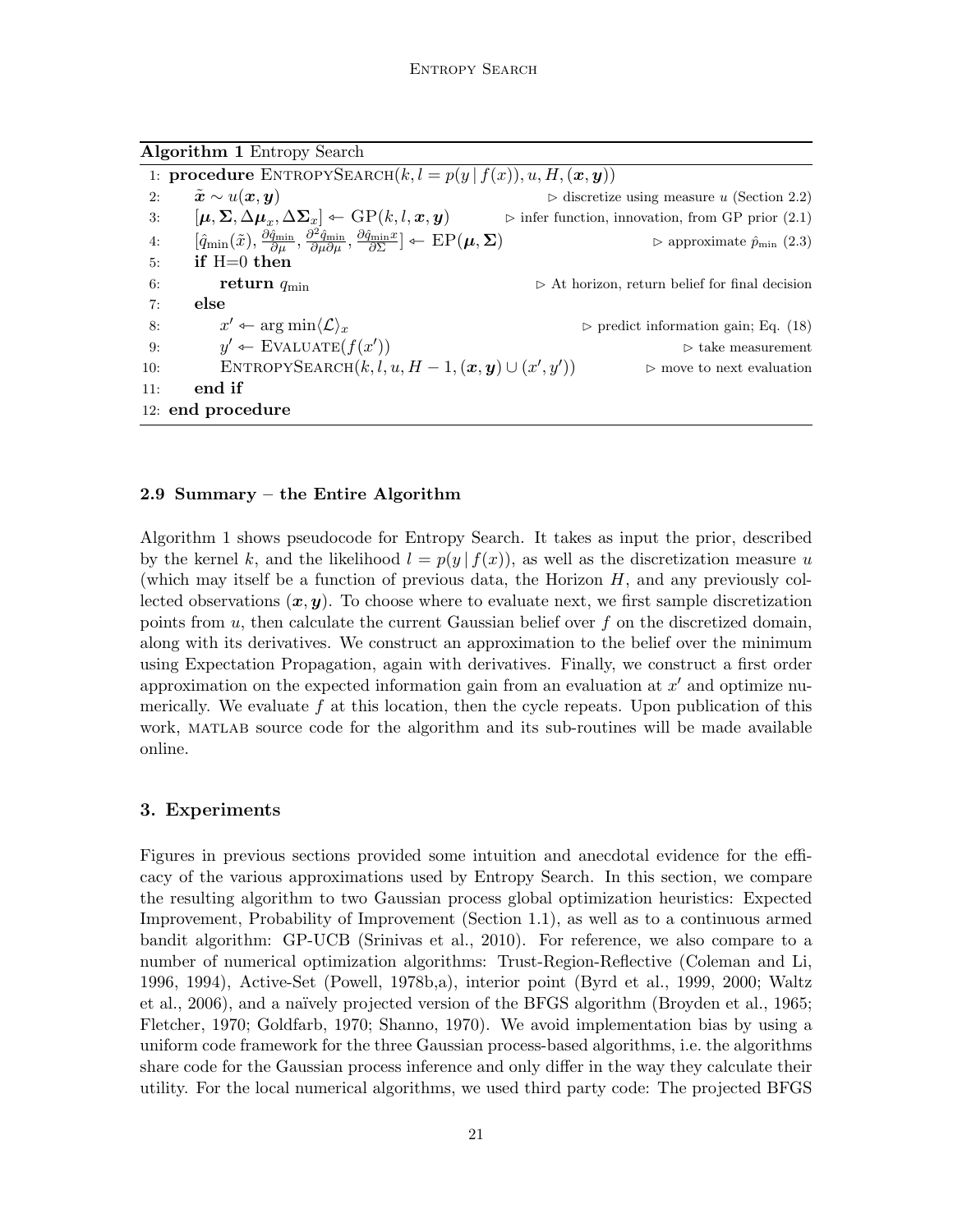method is based on code by Carl Rasmussen<sup>3</sup>, the other methods come from version 6.0 of the optimization toolbox of  $MATLAB<sup>4</sup>$ .

In some communities, optimization algorithms are tested on hand-crafted test functions. This runs the risk of introducing bias. Instead, we compare our algorithms on a number of functions sampled from a generative model. In the first experiment, the function is sampled from the model used by the GP algorithms themselves. This eliminates all model-mismatch issues and allows a direct comparison of other GP optimizers to the probabilistic optimizer. In a second experiment, the functions were sampled from a model strictly more general than the model used by the algorithms, to show the effect of model mismatch.

#### 3.1 Within-Model Comparison

The first experiment was carried out over the 2-dimensional unit domain  $I = [0, 1]^2$ . To generate test functions, 1000 function values were jointly sampled from a Gaussian process with a squared-exponential covariance function of length scale  $\ell = 0.1$  in each direction and unit signal variance. The resulting posterior mean was used as the test function. All algorithms had access to noisy evaluations of the test functions. For the benefit of the numerical optimizers, noise was kept relatively low: Gaussian with standard deviation  $\sigma = 10^{-3}$ . All algorithms were tested on the same set of 40 test functions, all Figures in this section are averages over those sets of functions. It is nontrivial to provide error bars on these average estimates, because the data sets have no parametric distribution. But the regular structure of the plots, given that individual experiments were drawn i.i.d., indicates that there is little remaining stochastic error.

After each function evaluation, the algorithms were asked to return a best guess for the minimum  $x_{\min}$ . For the local algorithms, this is simply the point of their next evaluation. The Gaussian process based methods returned the global minimum of the mean belief over the function (found by local optimization with random restarts). Figure 10 shows the difference between the global optimum of the function and the function value at the reported best guesses. Since the best guesses do not in general lie at a datapoint, their quality can actually decrease during optimization. The most obvious feature of this plot is that local optimization algorithms are not adept at finding global minima, which is not surprising, but gives an intuition for the difficulty of problems sampled from this generative model. The plot shows a clear advantage for Entropy Search over its competitors, even though the algorithm does not directly aim to optimize this particular loss function. The flattening out of the error of all three global optimizers toward the right is due to evaluation noise (recall that evaluations include Gaussian noise of standard deviation 10−<sup>3</sup> ). Interestingly, Entropy Search flattens out at an error almost an order of magnitude lower than that of the nearest competitor, Expected Improvement. One possible explanation for this behavior is a pathology in the classic heuristics: Both Expected Improvement and Probability of Improvement require a "current best guess"  $\eta$ , which has to be a point estimate, because proper marginalization over an uncertain belief is not tractable. Due to noise, it can

<sup>3.</sup> http://www.gaussianprocess.org/gpml/code/matlab/util/minimize.m, version using BFGS: personal communication

<sup>4.</sup> http://www.mathworks.de/help/toolbox/optim/rn/bsqj zi.html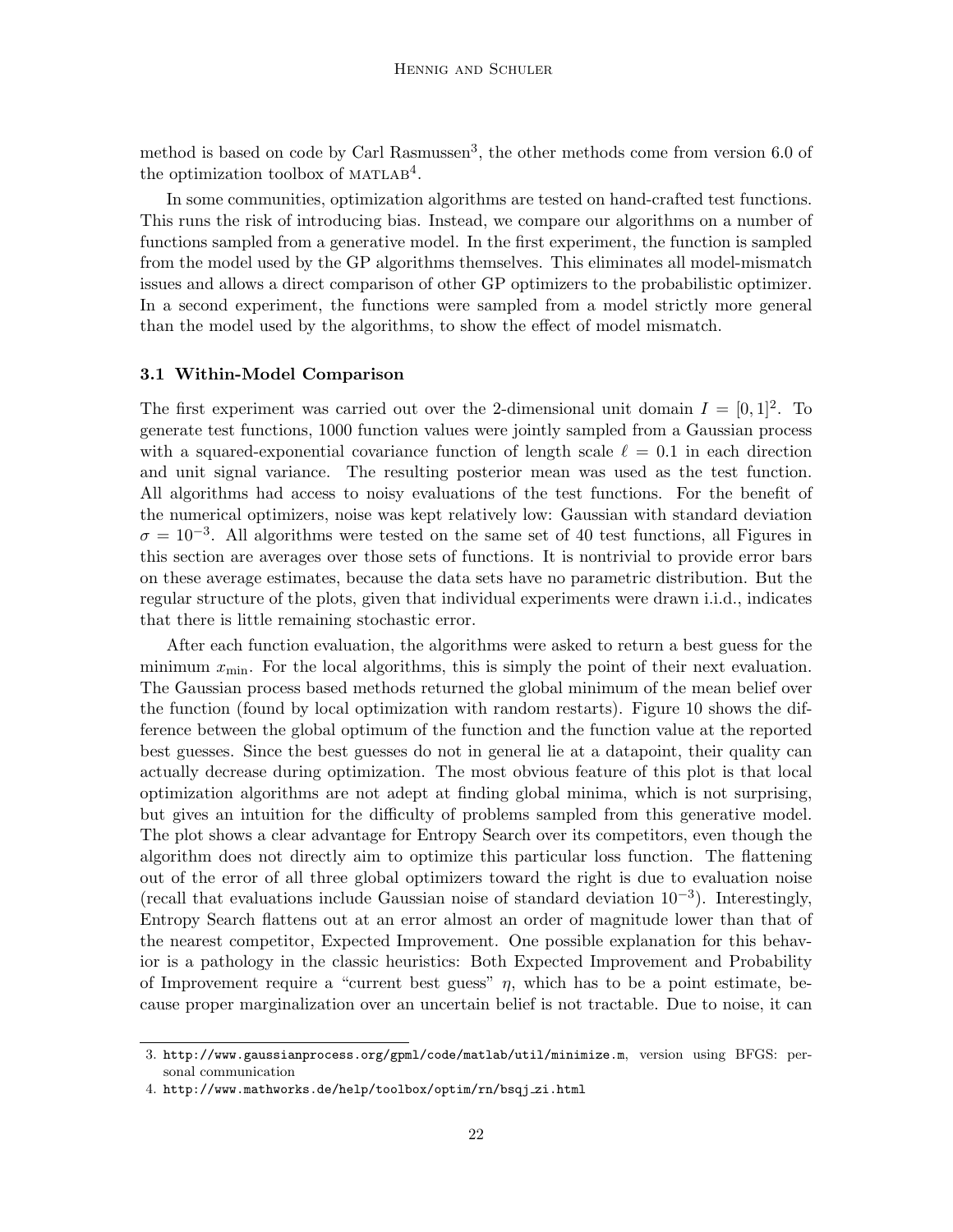

Figure 10: Distance of function value at optimizers' best guess for  $x_{\text{min}}$  from true global minimum. Log scale.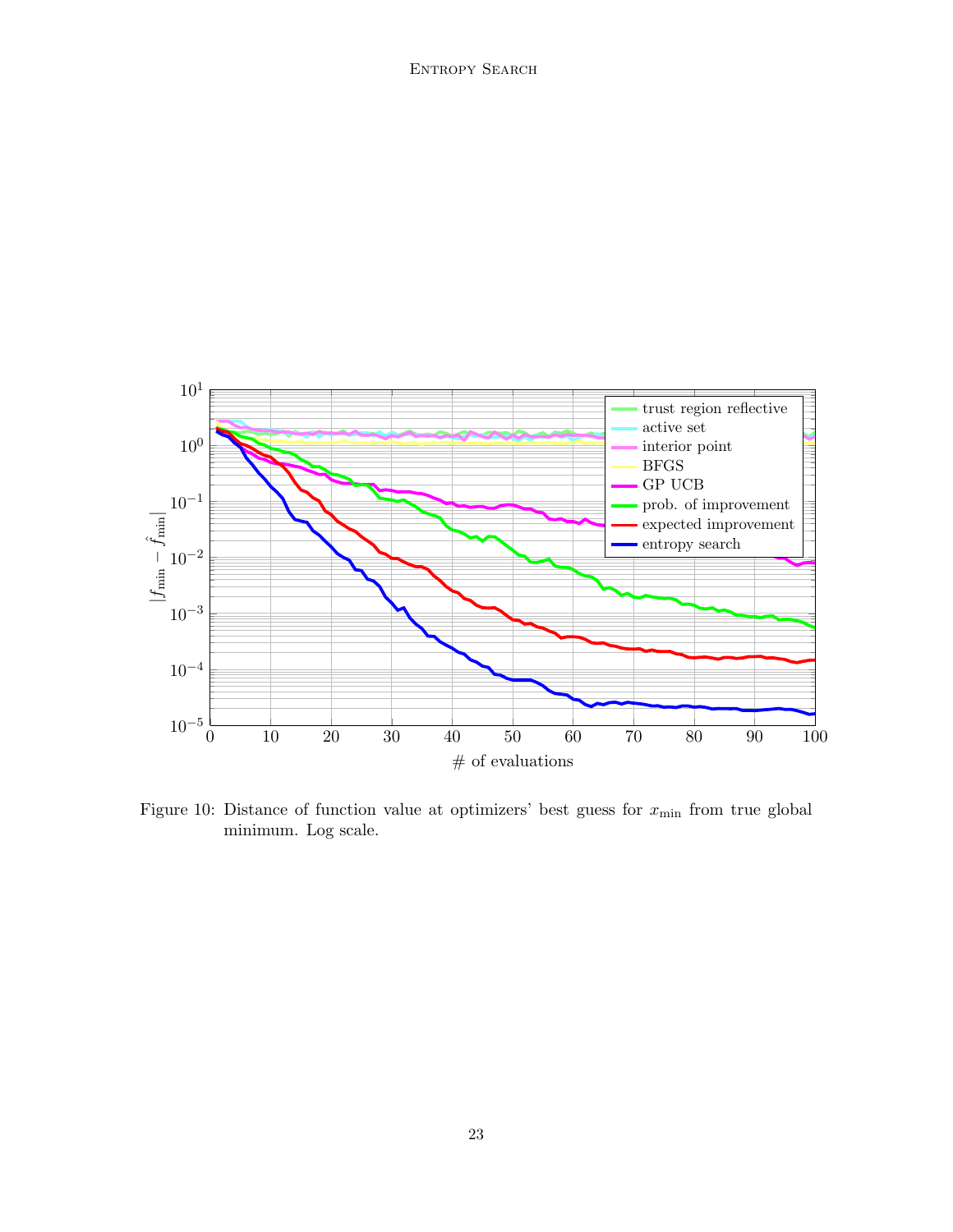

Figure 11: Euclidean distance of optimizers' best guess for  $x_{\min}$  from truth. Log scale.

thus happen that this best guess is overly optimistic, and the algorithm then explores too aggressively in later stages.

Figure 11 shows data from the same experiments as the previous figure, but plots Euclidean distance from the true global optimum in input space, rather than in function value space. The results from this view are qualitatively similar to those shown in Figure 10.

Since Entropy Search attempts to optimize information gain from evaluations, one would also like to compare to algorithms on the entropy loss function. However, this is challenging. First, the local optimization algorithms provide no probabilistic model of the function and can thus not provide this loss. But even for the optimization algorithms based on Gaussian process measures, it is challenging to evaluate this loss globally with good resolution. The only option is to approximately calculate entropy, using the very algorithm introduced in this paper. Doing so amounts to a kind of circular experiment that Entropy Search wins by definition, so we omit it here.

We pointed out in Section 1.1 that the bandit setting differs considerably from the kind of optimization discussed in this paper, because bandit algorithms try to minimize regret, rather than improve an estimate of the function's optimum. To clarify this point further, Figure 12 shows the regret

$$
r(T) = \sum_{t=1}^{T} [y_t - f_{\min}]
$$
\n(24)

for each of the algorithms. Notice that probability of improvement, which performs worst among the global algorithms as seen from the previous two measures of performance, achieves the lowest regret. The intuition here is that this heuristic focusses evaluations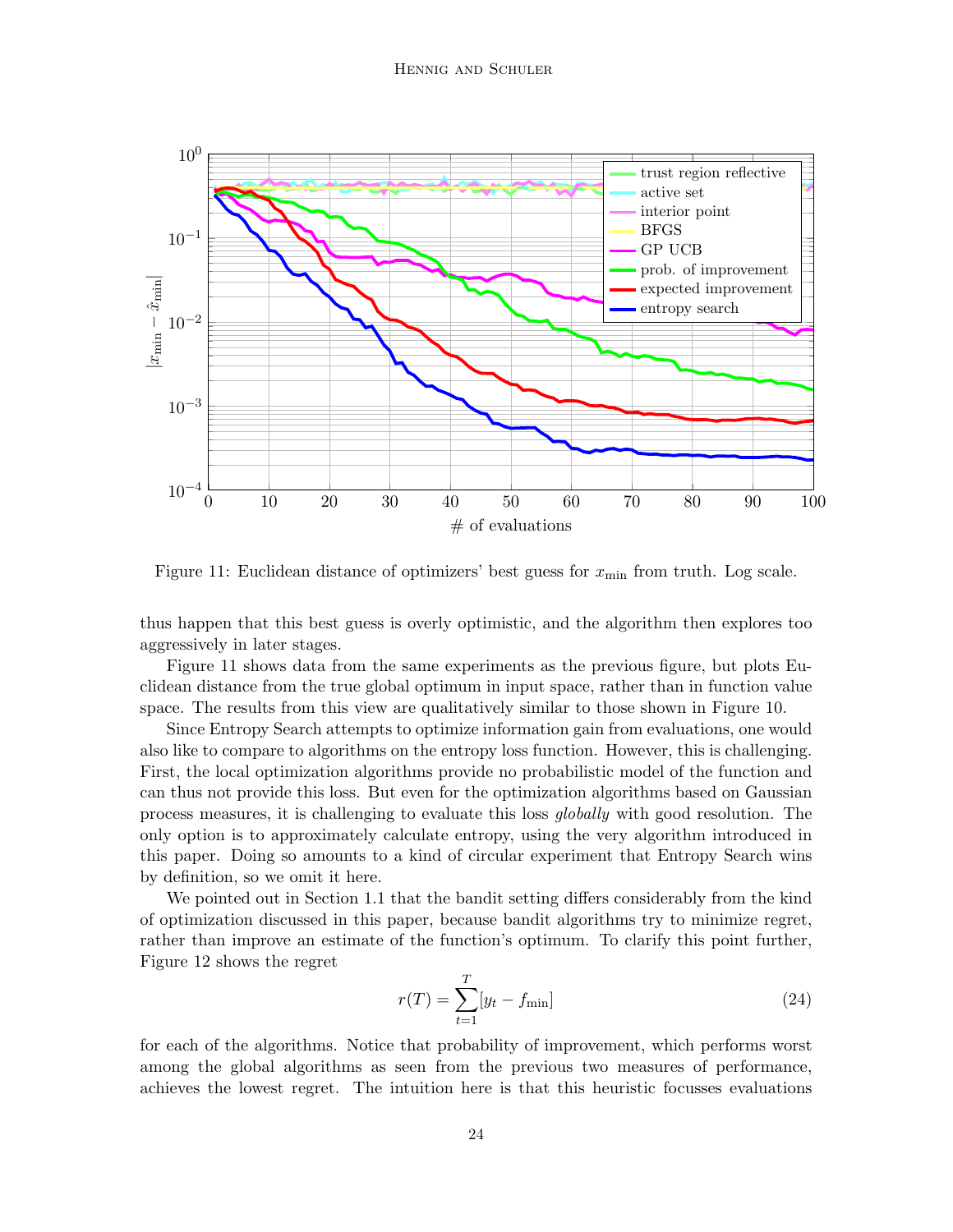

Figure 12: Regret as a function of number of evaluations.

on regions known to give low function values. In contrast, the actual value of the function at the evaluation point has no special role in Entropy Search. The utility of an evaluation point only depends on its expected effect on knowledge about the minimum of the function.

Surprisingly, the one algorithm explicitly designed to achieve low regret, GP-UCB, performs worst in this comparison. This algorithm chooses evaluation points according to (Srinivas et al., 2010)

$$
x_{\text{next}} = \underset{x}{\text{arg min}}[\mu(x) - \beta^{1/2}\sigma(x)] \quad \text{where} \quad \beta = 4(D+1)\log T + C(k,\delta) \quad (25)
$$

with  $T$ , the number of previous evaluations,  $D$ , the dimensionality of the input domain, and  $C(k, \delta)$  is a constant that depends on some analytic properties of the kernel k and a free parameter,  $0 < \delta < 1$ . We found it hard to find a good setting for this  $\delta$ , which clearly has influence on the algorithm's performance. The results shown here represent the best performance over a set of 4 experiments with different choices for  $\delta$ . They appear to be slightly worse than, but comparable to the empirical performance reported by the original paper on this algorithm (Srinivas et al., 2010, Figure 5a).

## 3.2 Out-of-Model Comparison

In the previous section, the algorithms attempted to find minima of functions sampled from the prior used by the algorithms themselves. In real applications, one can rarely hope to be so lucky, but hierarchical inference can be used to generalize the prior and construct a relatively general algorithm. But what if even the hierarchically extended prior class does not contain the true function? Qualitatively, it is clear that, beyond a certain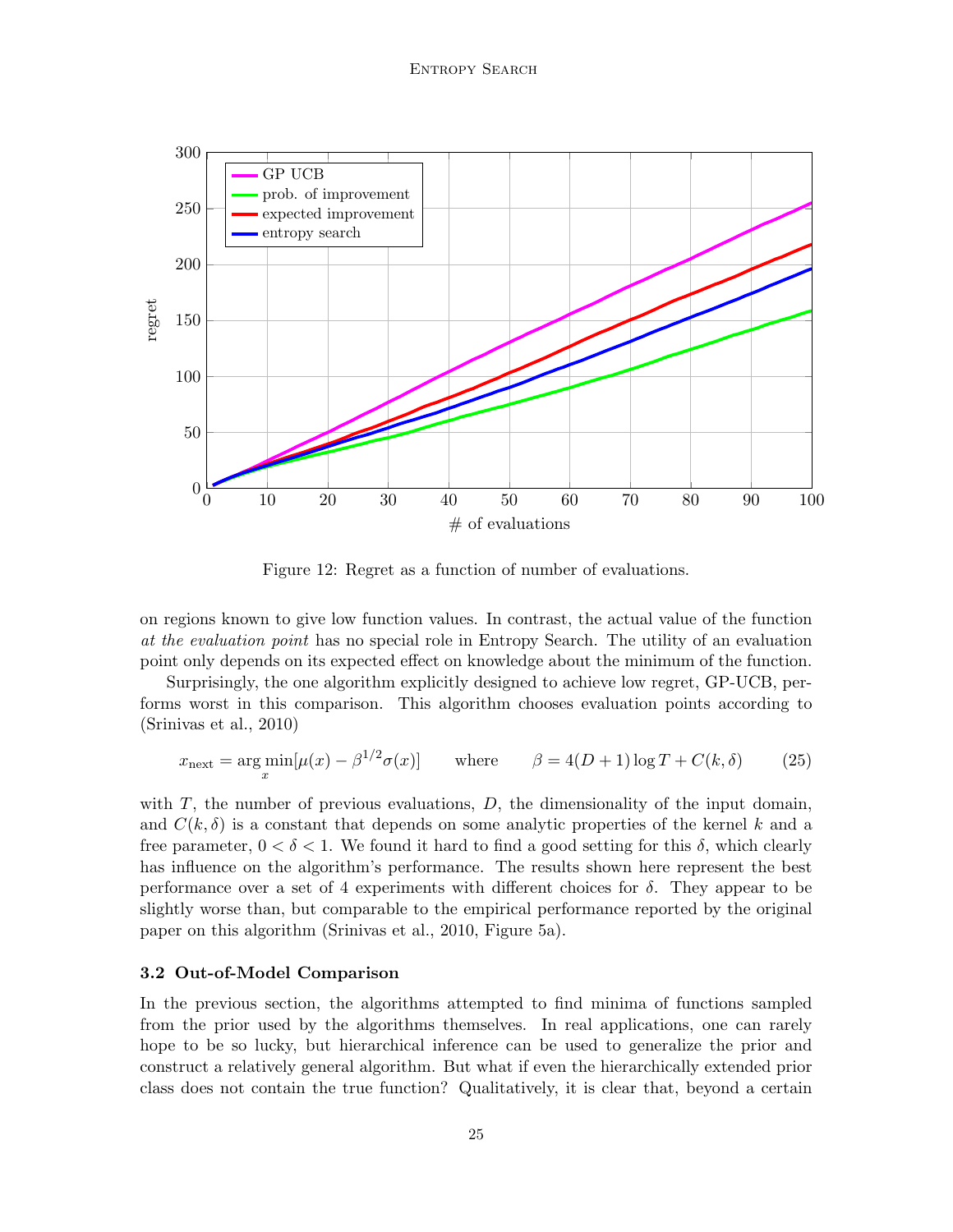

Figure 13: Left: A sample from the GP prior with squared exponential kernel used in the on-model experiments of Section 3.1. Right: Sample from prior with the rational quadratic kernel used for the out of model comparison of Section 3.2.

point of model-mismatch, all algorithms can be made to perform arbitrarily badly. The poor performance of local optimizers (which may be interpreted as building a quadratic model) in the previous section is an example of this effect. In this section, we present results of the same kind of experiments as in the previous section, but on a set of 30 twodimensional functions sampled from a Gaussian process prior with *rational quadratic* kernel, with the same length scale and signal variance as above, and scale mixture parameter  $\alpha = 1$ (see Equation (7)). This means samples evolve over an infinite number of different length scales, including both longer and shorter scales than those covered by the priors of the algorithms (Figure 13). Figure 14 shows error on function values, Figure 15 Euclidean error in input space, Figure 16 regret. Note the different scales for the ordinate axes relative to the corresponding previous plots: While Entropy Search still (barely) outperforms the competitors, all three algorithms perform worse than before; and their errors become more similar to each other. However, they still manage to discover good regions in the domain, demonstrating a certain robustness to model-mismatch.

## 4. Conclusion

This paper presented a new probabilistic paradigm for global optimization, as an inference problem on the minimum of the function, rather than the problem of collecting iteratively lower and lower function values. We argue that this description is closer to practitioners' requirements than classic response surface optimization, bandit algorithms, or other, heuristic, global optimization algorithms. In the main part of the paper, we constructed Entropy Search, a practical probabilistic global optimization algorithm, using a series of analytic assumptions and numerical approximations: A particular family of priors over functions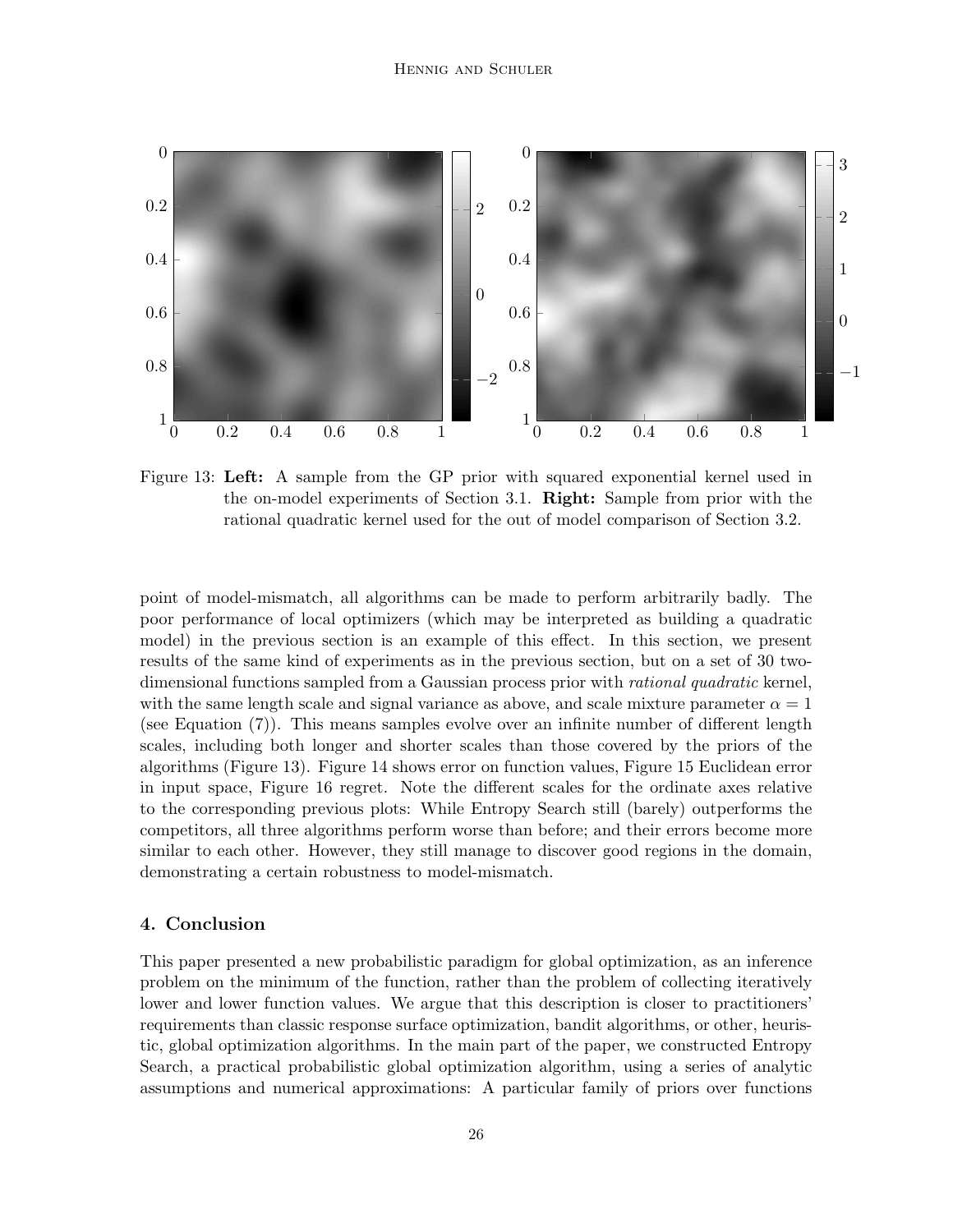

Figure 14: Function value error, off-model tasks.



Figure 15: Error on  $x_{\text{min}}$ , off-model tasks.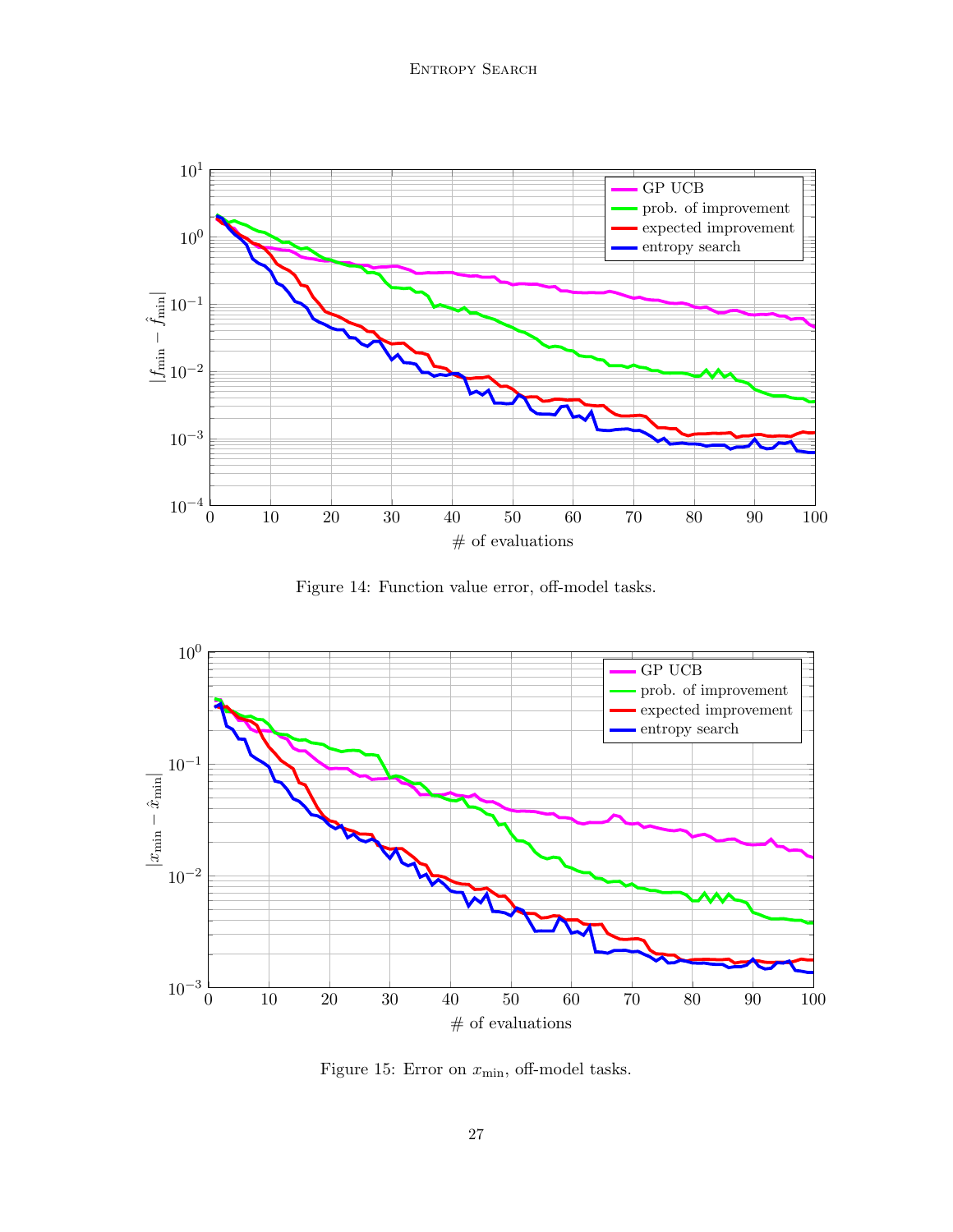

Figure 16: Regret, off-model tasks.

(Gaussian processes); constructing the belief  $p_{\min}$  over the location of the minimum on an irregular grid to deal with the curse of dimensionality; and using Expectation Propagation toward an efficient analytic approximation. The Gaussian belief allows analytic probabilistic predictions of the effect of future datapoints, from which we constructed a first-order approximation of the expected change in relative entropy of  $p_{\min}$  to a base measure. For completeness, we also pointed out some already known analytic properties of Gaussian process measures that can be used to generalize this algorithm. We showed that the resulting algorithm outperforms both directly and distantly related competitors through its more elaborate, probabilistic description of the problem. This increase in performance is exchanged for somewhat increased computational cost (Entropy Search costs are a constant multiple of that of classic Gaussian process global optimizers). So this algorithm is more suited for problems were evaluating the function itself carries considerable cost. Nevertheless, it provides a natural description of the optimization problem, by focusing on the performance under a loss function at the horizon, rather than function values returned during the optimization process. It allows the practitioner to explicitly encode prior knowledge in a flexible way, and adapts its behavior to the user's loss function.

## Acknowledgments

We would like to thank Martin Kiefel for valuable feedback, as well as Tom Minka for an interesting discussion.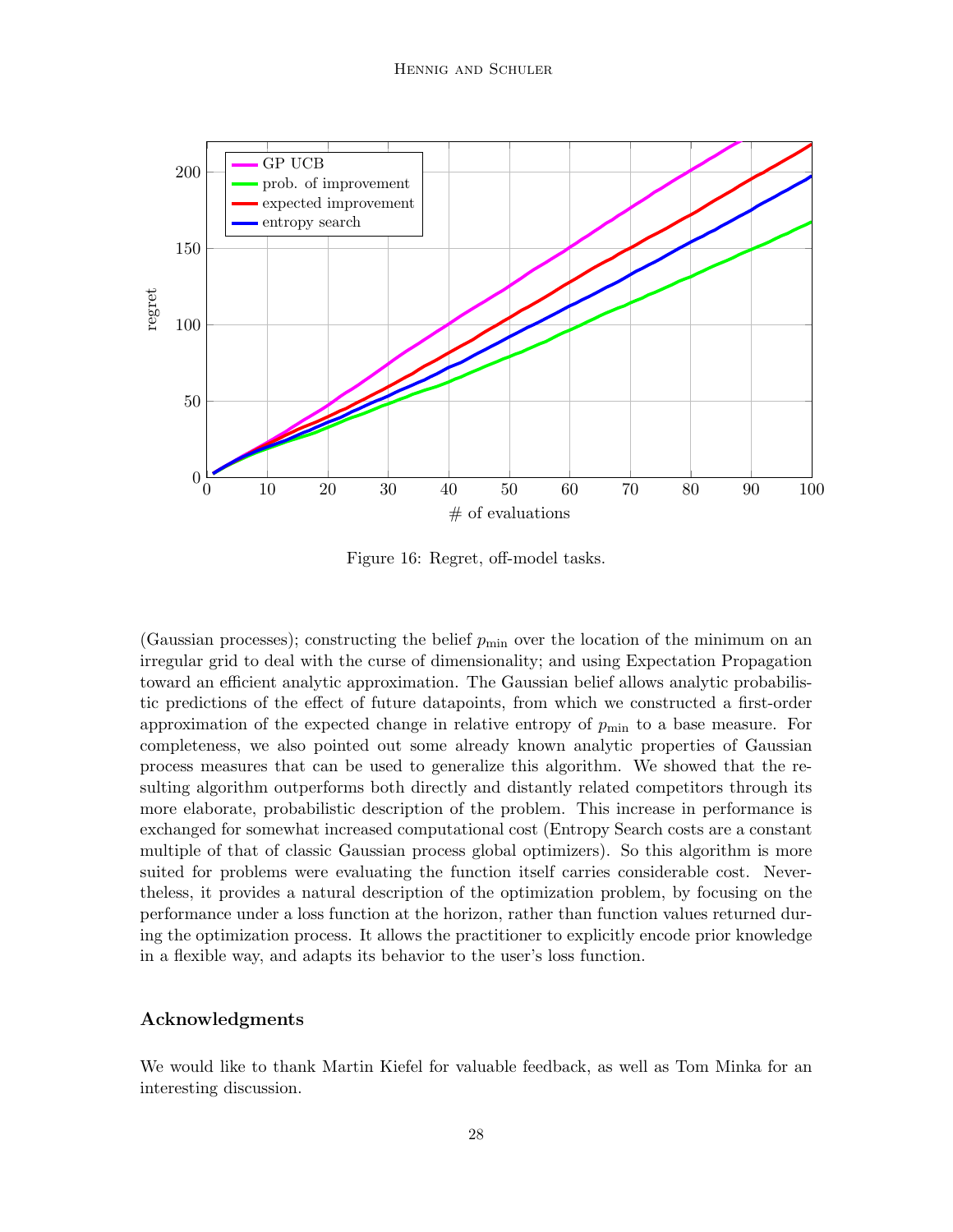## Appendix A. Mathematical Appendix

The notation in Equation (1) can be read, sloppily, to mean " $p_{\min}(x)$  is the probability that the value of f at x is lower than at any other  $\tilde{x} \in I$ ". For a continuous domain, though, there are uncountably many other  $\tilde{x}$ . To give more precise meaning to this notation, consider the following argument. Let there be a sequence of locations  $\{x_i\}_{i=1,\dots,N}$ , such that for  $N \to \infty$  the density of points at each location converges to a measure  $m(x)$ nonzero on every open neighborhood in I. If the stochastic process  $p(f)$  is sufficiently regular to ensure samples are almost surely continuous (see footnote in Section 2.1), then almost every sample can be approximated arbitrarily well by a staircase function with steps of width  $m(x_i)/N$  at the locations  $x_i$ , in the sense that  $\forall \epsilon > 0 \exists N_0 > 0$  such that,  $\forall N > N_0 : |f(x) - f(\arg\min_{x_i, j=1,\dots,N} |x - x_j|)| < \epsilon$ , where  $|\cdot|$  is a norm (all norms on finite-dimensional vector spaces are equivalent). This is the original reason why samples from sufficiently regular Gaussian processes can be plotted using finitely many points, in the way used in this paper. We now *define* the notation used in Equation  $(1)$  to mean the following limit, where it exists.

$$
p_{\min}(x) = \int p(f) \prod_{\tilde{x} \neq x} \theta(f(\tilde{x}) - f(x)) \, df
$$
\n
$$
\equiv \lim_{\substack{N \to \infty \\ |x_i - x_{i-1}| \cdot N \to m(x)}} \int p[f(\{x_i\}_{i=1,\dots,N})] \prod_{i=1; i \neq j}^N \theta[f(x_i) - f(x_j)] \, df(\{x_i\}_{i=1,\dots,N}) \cdot |x_i - x_{i-1}| \cdot N
$$
\n(26)

In words: The "infinite product" is meant to be the limit of finite-dimensional integrals with an increasing number of factors and dimensions, where this limit exists. In doing so, we have side-stepped the issue of whether this limit exists for any particular Gaussian process (i.e. kernel function). We do so because the theory of suprema of stochastic processes is highly nontrivial. We refer the reader to a friendly but demanding introduction to the topic by Adler (1990). From our applied standpoint, the issue of whether (26) is well defined for a particular Gaussian prior is secondary: If it is known that the true function is continuous and bounded, than it has a well-defined supremum, and the prior should reflect this knowledge by assigning sufficiently regular beliefs. If the actual prior is such that we expect the function to be discontinuous, it should be clear that optimization is extremely challenging anyway. We conjecture that the finer details of the region between these two domains have little relevance for communities interested in optimization.

#### References

- R.J. Adler. The geometry of random fields. Wiley, 1981.
- R.J. Adler. An introduction to continuity, extrema, and related topics for general Gaussian processes. Lecture Notes-Monograph Series, 12:i–iii+v–vii+ix+1–55, 1990.
- Benoit. Note sûre une méthode de résolution des équations normales provenant de l'application de la méthode des moindres carrés a un système d'équations linéaires en nombre inférieure a celui des inconnues. Application de la méthode a la résolution d'un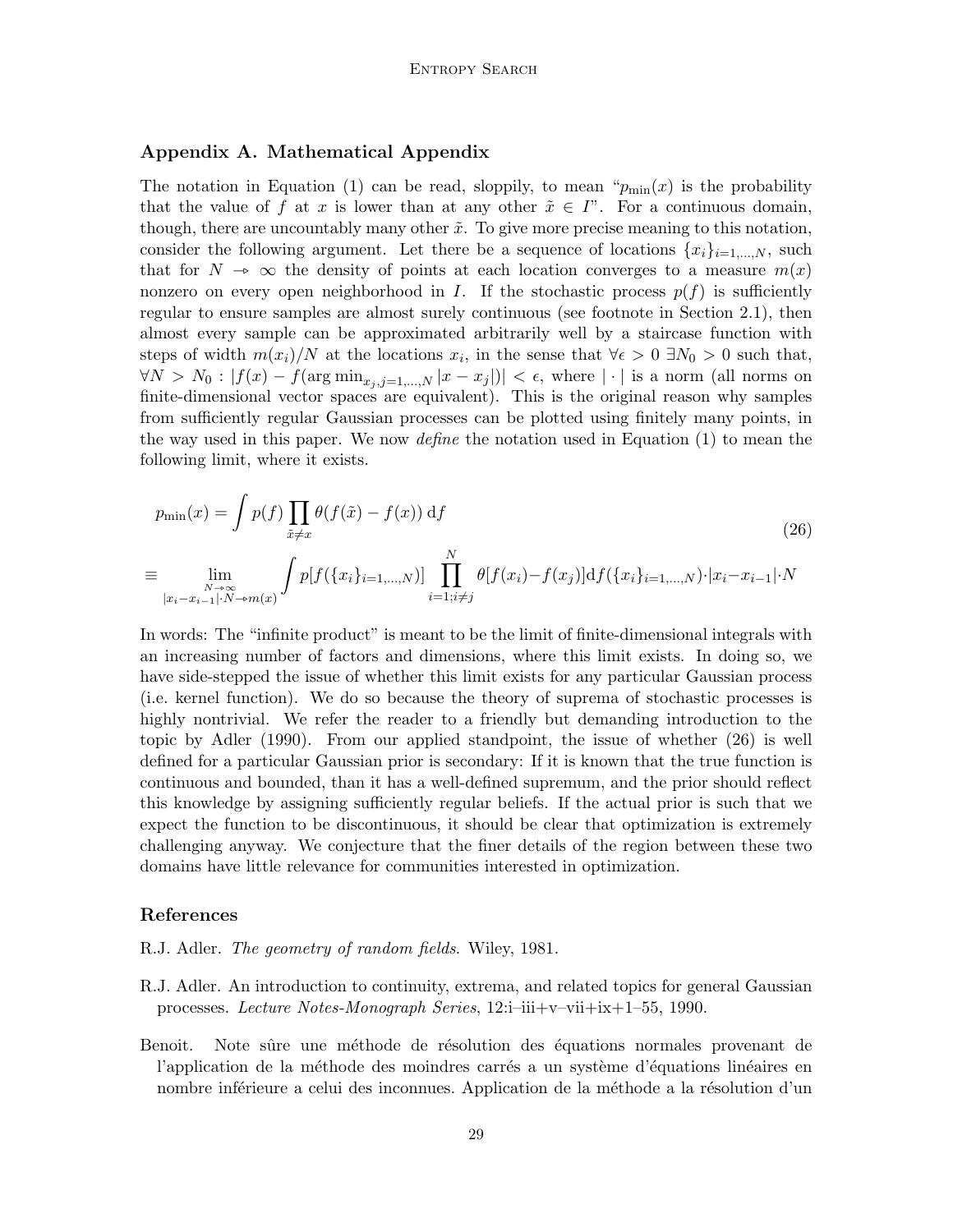système défini d'équations linéaires. (procédé du Commandant Cholesky). Bulletin geodesique, 7(1):67–77, 1924.

- S.P. Boyd and L. Vandenberghe. Convex Optimization. Cambridge Univ Press, 2004.
- C.G. Broyden et al. A class of methods for solving nonlinear simultaneous equations. Math. Comp, 19(92):577–593, 1965.
- R.H. Byrd, M.E. Hribar, and J. Nocedal. An interior point algorithm for large-scale nonlinear programming. SIAM Journal on Optimization, 9(4):877–900, 1999.
- R.H. Byrd, J.C. Gilbert, and J. Nocedal. A trust region method based on interior point techniques for nonlinear programming. Mathematical Programming, 89(1):149–185, 2000.
- T.F. Coleman and Y. Li. On the convergence of interior-reflective newton methods for nonlinear minimization subject to bounds. Mathematical programming, 67(1):189–224, 1994.
- T.F. Coleman and Y. Li. An interior trust region approach for nonlinear minimization subject to bounds. *SIAM Journal on Optimization*, 6(2):418–445, 1996.
- R.T. Cox. Probability, frequency and reasonable expectation. American Journal of Physics, 14(1):1–13, 1946.
- J. Cunningham, P. Hennig, and S. Lacoste-Julien. Gaussian probabilities and expectation propagation. under review. Preprint at arXiv:1111.6832 [stat.ML], November 2011.
- R. Fletcher. A new approach to variable metric algorithms. The Computer Journal, 13(3): 317, 1970.
- D. Goldfarb. A family of variable metric updates derived by variational means. Mathematics of Computing, 24(109):23–26, 1970.
- S. Grünewälder, J.Y. Audibert, M. Opper, and J. Shawe-Taylor. Regret bounds for Gaussian process bandit problems. In Proceedings of the 14th International Conference on Artificial Intelligence and Statistics (AISTATS), 2010.
- N. Hansen and A. Ostermeier. Completely derandomized self-adaptation in evolution strategies. Evolutionary computation,  $9(2):159-195$ , 2001.
- P. Hennig. Optimal reinforcement learning for Gaussian systems. In Advances in Neural Information Processing Systems, 2011.
- M.R. Hestenes and E. Stiefel. Methods of conjugate gradients for solving linear systems. Journal of Research of the National Bureau of Standards, 49(6):409–436, 1952.
- K. Itō. On stochastic differential equations. Memoirs of the American Mathematical Society, 4, 1951.
- E.T. Jaynes and G.L. Bretthorst. Probability Theory: the Logic of Science. Cambridge University Press, 2003.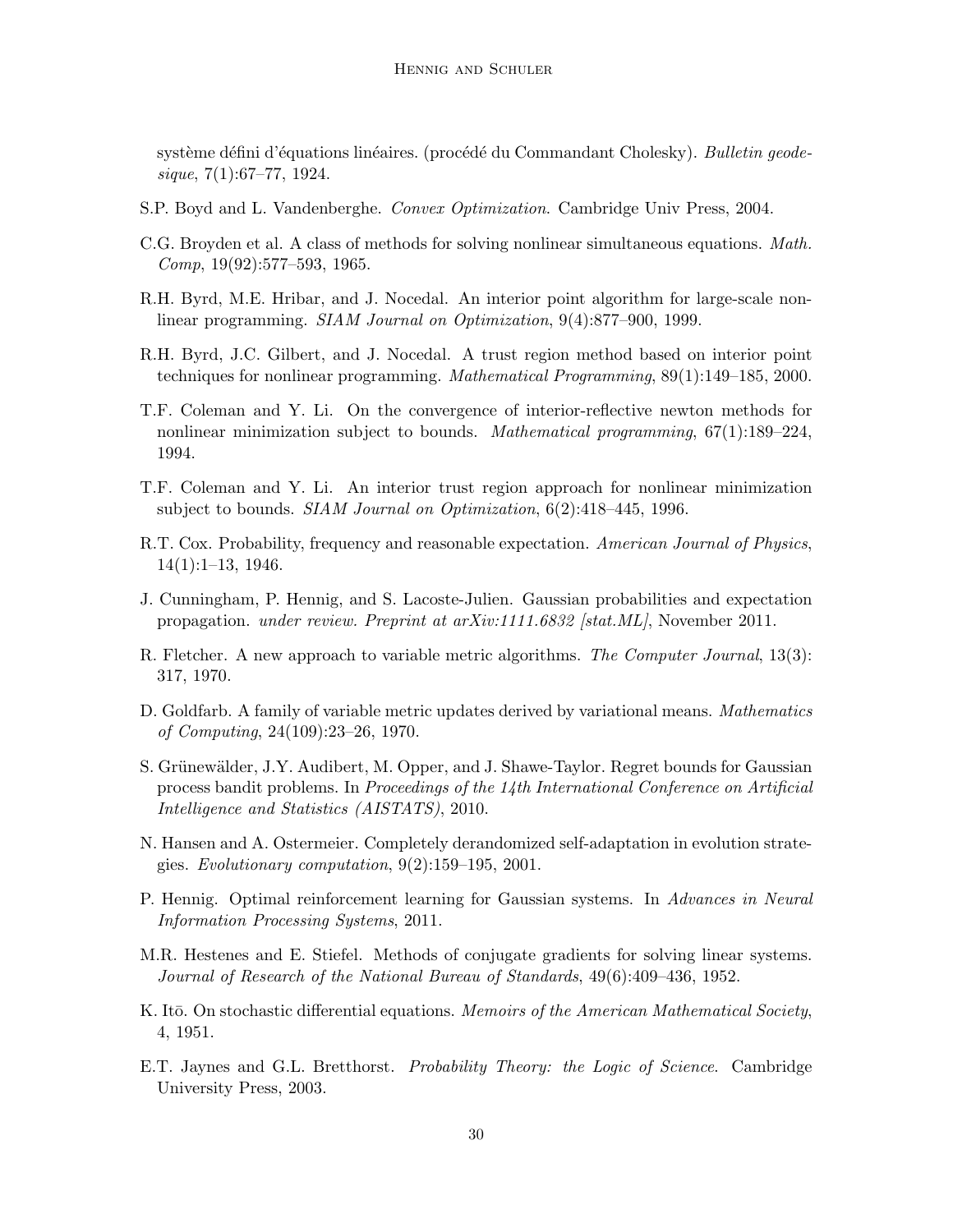- D.R. Jones, M. Schonlau, and W.J. Welch. Efficient global optimization of expensive blackbox functions. Journal of Global optimization, 13(4):455–492, 1998.
- R. Kleinberg. Nearly tight bounds for the continuum-armed bandit problem. Advances in Neural Information Processing Systems, 18, 2005.
- A.N. Kolmogorov. Grundbegriffe der Wahrscheinlichkeitsrechnung. Ergebnisse der Mathematik und ihrer Grenzgebiete, 2, 1933.
- D.G. Krige. A statistical approach to some basic mine valuation and allied problems at the Witwatersrand. Master's thesis, University of Witwatersrand, 1951.
- S. Kullback and R.A. Leibler. On information and sufficiency. Annals of Mathematical Statistics, 22(1):79–86, 1951.
- H. Lazard-Holly and A. Holly. Computation of the probability that a d-dimensional normal variable belongs to a polyhedral cone with arbitrary vertex. Technical report, Mimeo, 2003.
- D.J. Lizotte. Practical Bayesian Optimization. PhD thesis, University of Alberta, 2008.
- D.J.C. MacKay. Choice of basis for Laplace approximation. *Machine Learning*, 33(1):77–86, 1998a.
- D.J.C. MacKay. Introduction to Gaussian processes. NATO ASI Series F Computer and Systems Sciences, 168:133–166, 1998b.
- B. Matérn. Spatial variation. *Meddelanden fran statens Skogsforskningsinstitut*, 49(5), 1960.
- T.P. Minka. Deriving quadrature rules from Gaussian processes. Technical report, Statistics Department, Carnegie Mellon University, 2000.
- T.P. Minka. Expectation Propagation for approximate Bayesian inference. In Proceedings of the 17th Conference in Uncertainty in Artificial Intelligence, pages 362–369, San Francisco, CA, USA, 2001. Morgan Kaufmann. ISBN 1-55860-800-1.
- I. Murray and R.P. Adams. Slice sampling covariance hyperparameters of latent Gaussian models. arXiv:1006.0868, 2010.
- J. Nocedal and S.J. Wright. Numerical optimization. Springer Verlag, 1999.
- M.A. Osborne, R. Garnett, and S.J. Roberts. Gaussian processes for global optimization. In 3rd International Conference on Learning and Intelligent Optimization (LION3), 2009.
- R.L. Plackett. A reduction formula for normal multivariate integrals. Biometrika, 41(3-4): 351, 1954.
- M.J.D. Powell. The convergence of variable metric methods for nonlinearly constrained optimization calculations. Nonlinear programming, 3(0):27–63, 1978a.
- M.J.D. Powell. A fast algorithm for nonlinearly constrained optimization calculations. Numerical analysis, pages 144–157, 1978b.